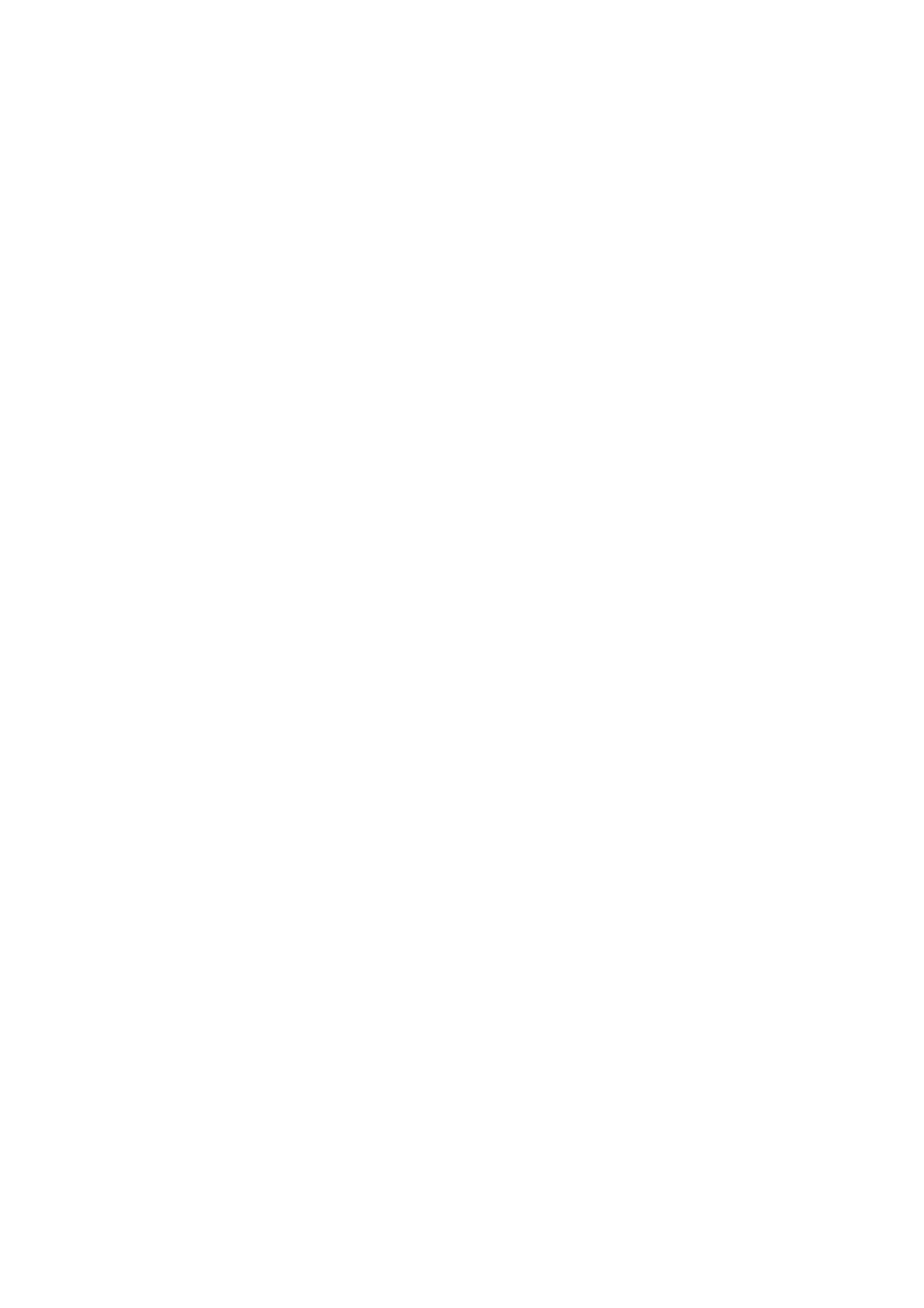# **Executive summary**

Burgess & Crowley operates a quarry located on East Road in Toko, in the Patea catchment. The consent holder holds a resource consent to allow the discharge of stormwater an groundwater seepage from quarrying into an unnamed tributary of the Patea River and to discharge cleanfill into and onto land. This report for the period July 2011-June 2013 describes the monitoring programme implemented by the Taranaki Regional Council to assess the Company's environmental performance during the period under review, and the results and environmental effects of the Company's activities.

The Company holds a total of 2 resource consents, which include a total of 19 conditions setting out the requirements that the Company must satisfy.

The Council's monitoring programme for the period under review included 4 monitoring inspections. Stormwater discharge samples were collected on one occasion.

The monitoring showed that the site was processing and storing a lot of product on site at times during the monitoring period. Stormwater was directed to the ponds. During the inspections the silt control was in place and the stormwater discharge from the site was having no visual impact on the receiving water. The cleanfill area generally looked good.

During the period under review, the Company demonstrated a high level of environmental performance and compliance with the resource consents.

This report includes recommendations for the 2013-2015 period.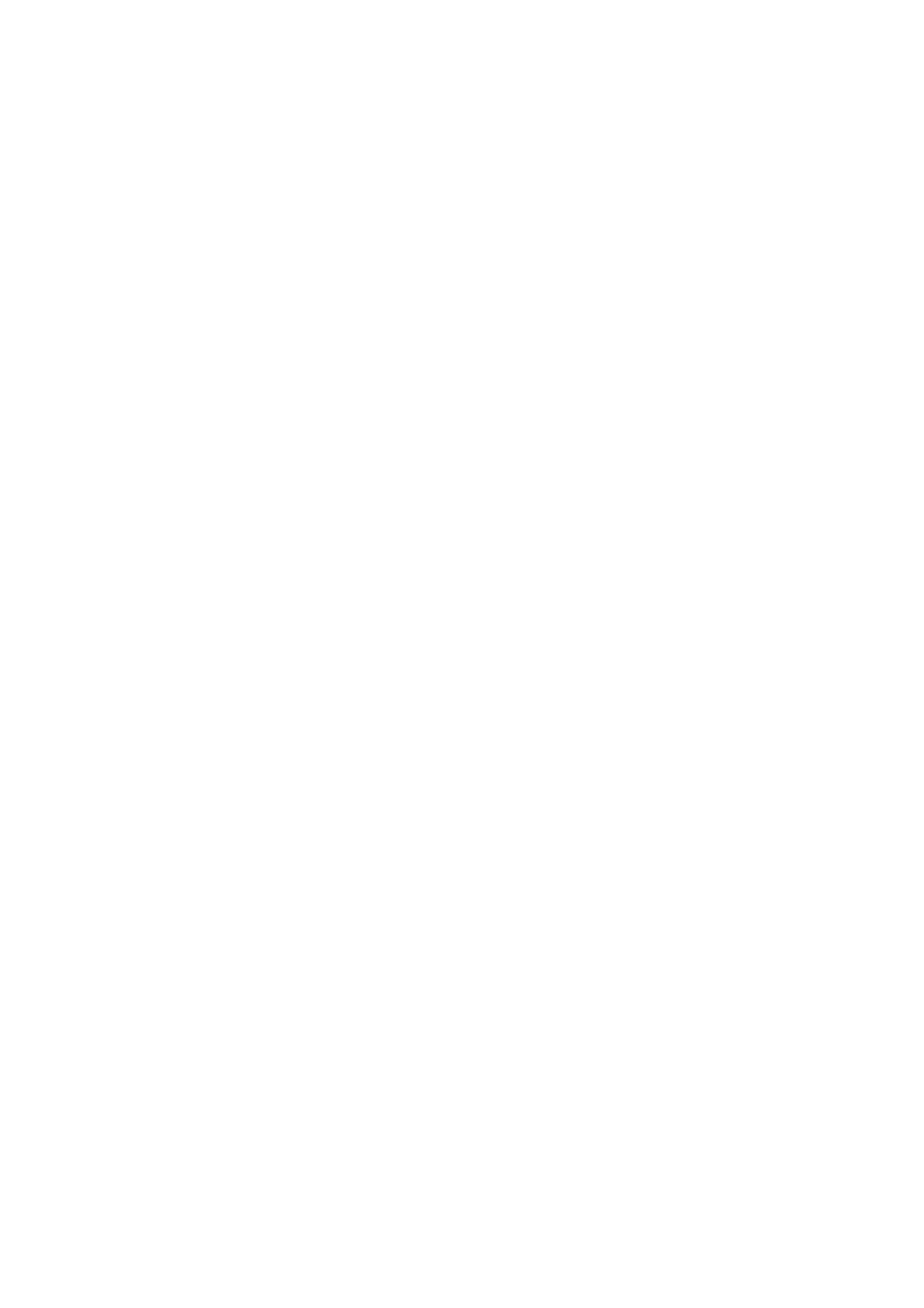# **Table of contents**

|    |              |                                                    |                                                                                        | Page           |
|----|--------------|----------------------------------------------------|----------------------------------------------------------------------------------------|----------------|
| 1. | Introduction |                                                    | $\mathbf{1}$                                                                           |                |
|    | 1.1          |                                                    | Compliance monitoring programme reports and the Resource<br><b>Management Act 1991</b> | $\mathbf{1}$   |
|    |              | 1.1.1                                              | Introduction                                                                           | $\mathbf{1}$   |
|    |              | 1.1.2                                              | Structure of this report                                                               | $\mathbf{1}$   |
|    |              | 1.1.3                                              | The Resource Management Act (1991) and monitoring                                      | $\mathbf{1}$   |
|    |              | 1.1.4                                              | Evaluation of environmental and consent performance                                    | $\overline{c}$ |
|    | 1.2          |                                                    | Process description                                                                    | 3              |
|    | 1.3          |                                                    | Resource consents                                                                      | 5              |
|    |              | 1.3.1                                              | Water discharge permit                                                                 | 5              |
|    |              | 1.3.2                                              | Discharges of wastes to land                                                           | 6              |
|    | 1.4          |                                                    | Monitoring programme                                                                   | 7              |
|    |              | 1.4.1                                              | Introduction                                                                           | 7              |
|    |              | 1.4.2                                              | Programme liaison and management                                                       | $\,$ $\,$      |
|    |              | 1.4.3<br>1.4.4                                     | Site inspections                                                                       | $\,$ $\,$<br>8 |
|    |              |                                                    | Chemical sampling                                                                      |                |
| 2. | Results      |                                                    |                                                                                        | 9              |
|    | 2.1          | Water                                              |                                                                                        | 9              |
|    |              | 2.1.1                                              | Inspections                                                                            | 9              |
|    |              | 2.1.2                                              | Results of discharge monitoring                                                        | 9              |
|    | 2.2          |                                                    | Investigations, interventions, and incidents                                           | 10             |
| 3. |              | Discussion                                         |                                                                                        | 11             |
|    | 3.1          | Discussion of plant performance                    |                                                                                        | 11             |
|    | 3.2          | Evaluation of performance                          |                                                                                        | 11             |
|    | 3.3          | Recommendations from the 2009-2011 Biennial Report |                                                                                        | 12             |
|    | 3.4          | Alterations to monitoring programmes for 2013-2015 |                                                                                        | 12             |
|    |              |                                                    |                                                                                        |                |
| 4. |              | Recommendation                                     |                                                                                        | 13             |
|    |              |                                                    | Glossary of common terms and abbreviations                                             | 14             |
|    |              | Bibliography and references                        |                                                                                        | 17             |
|    |              |                                                    |                                                                                        |                |

Appendix I Resource consents held by Burgess & Crowley Limited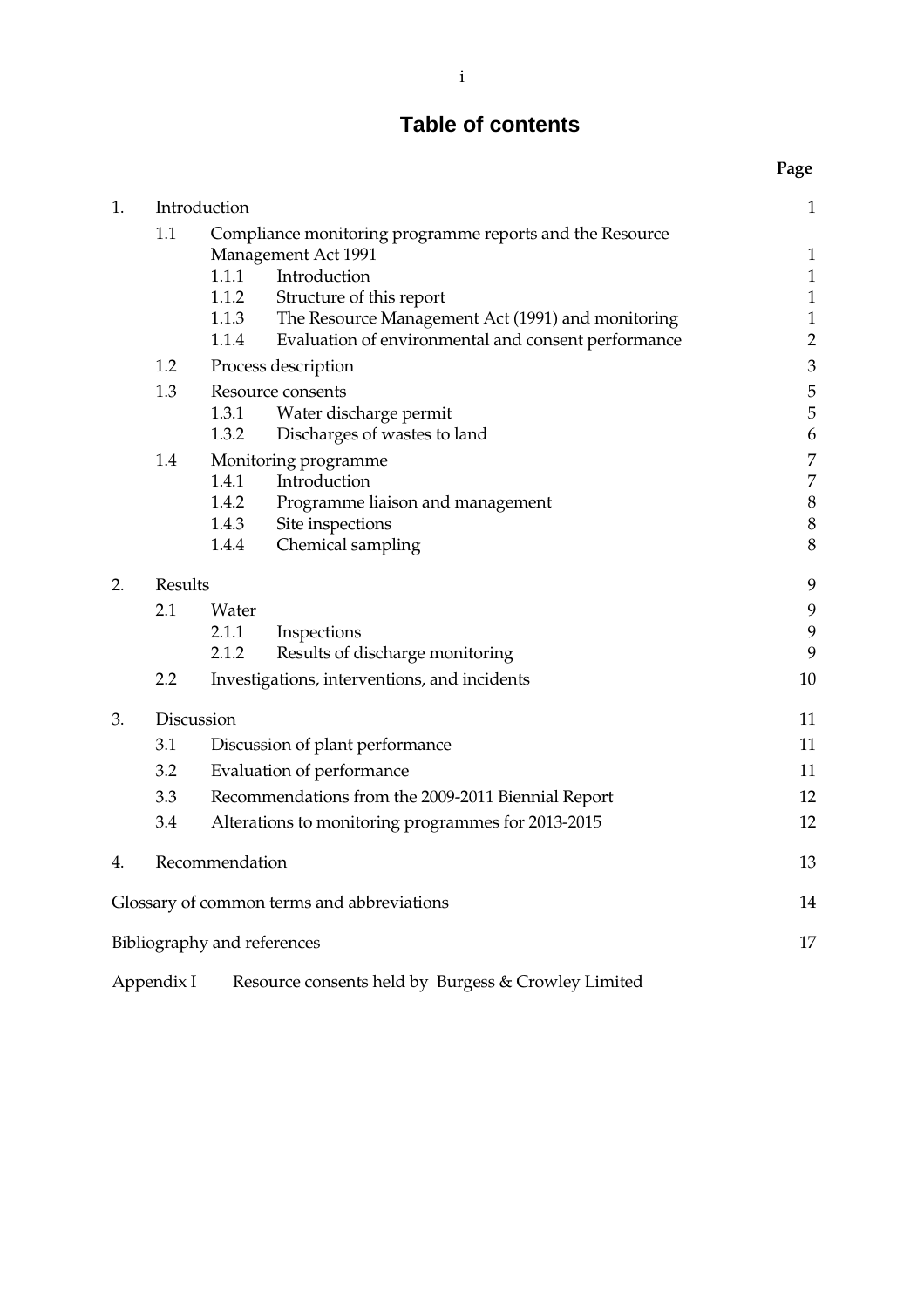# **List of tables**

| Table 1 | Results from Burgess & Crowley stormwater discharge sampled 22<br>January 2013                                            | 9  |
|---------|---------------------------------------------------------------------------------------------------------------------------|----|
| Table 2 | Summary of performance for Consent 3916-3 to discharge<br>stormwater and groundwater to an unnamed tributary of the Patea |    |
|         | River                                                                                                                     | 11 |
| Table 3 | Summary of performance for Consent 6505-1 to discharge cleanfill<br>onto land                                             | 11 |

# **List of figures**

| Figure 1 Location of Burgess & Crowley Quarry and proximity to Stratford |  |
|--------------------------------------------------------------------------|--|
| Figure 2 Burgess & Crowley quarry site                                   |  |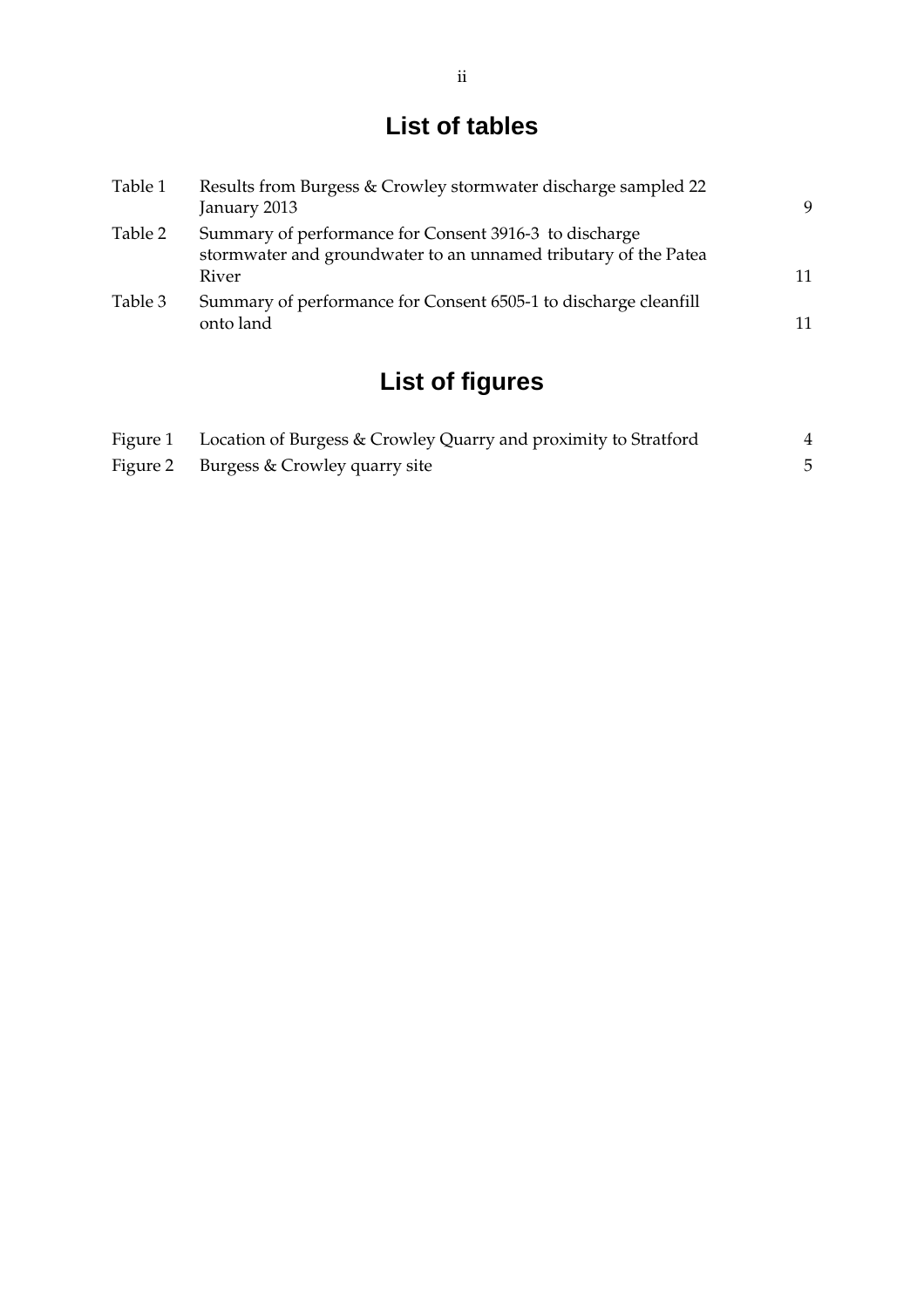## **1. Introduction**

## **1.1 Compliance monitoring programme reports and the Resource Management Act 1991**

## **1.1.1 Introduction**

This report is the Biennial Report for the period July 2011-June 2013 by the Taranaki Regional Council describing the monitoring programme associated with resource consents held by Burgess & Crowley Limited. The Company operates a quarry situated on East Road in Toko.

This report covers the results and findings of the monitoring programme implemented by the Council in respect of the consents held by Burgess & Crowley that relate to abstractions and discharges of water in the Patea catchment. This is the tenth report to be prepared by the Taranaki Regional Council to cover the Company's discharges and their effects. This report covers the last two monitoring years.

## **1.1.2 Structure of this report**

Section 1 of this report is a background section. It sets out general information about compliance monitoring under the *Resource Management Act 1991* (RMA)

and the Council's obligations and general approach to monitoring sites through annual programmes, the resource consents held by Burgess & Crowley in the Patea catchment, the nature of the monitoring programme in place for the period under review, and a description of the activities and operations conducted in the Company's site/ catchment.

Section 2 presents the results of monitoring during the period under review, including scientific and technical data.

Section 3 discusses the results, their interpretation, and their significance for the environment.

Section 4 presents recommendations to be implemented in the 2013-2015 monitoring period.

A glossary of common abbreviations and scientific terms, and a bibliography, are presented at the end of the report.

## **1.1.3 The Resource Management Act 1991 and monitoring**

The *Resource Management Act 1991* (RMA) primarily addresses environmental `effects' which are defined as positive or adverse, temporary or permanent, past, present or future, or cumulative. Effects may arise in relation to:

- (a) the neighbourhood or the wider community around a discharger, and may include cultural and socio-economic effects;
- (b) physical effects on the locality, including landscape, amenity and visual effects;
- (c) ecosystems, including effects on plants, animals, or habitats, whether aquatic or terrestrial;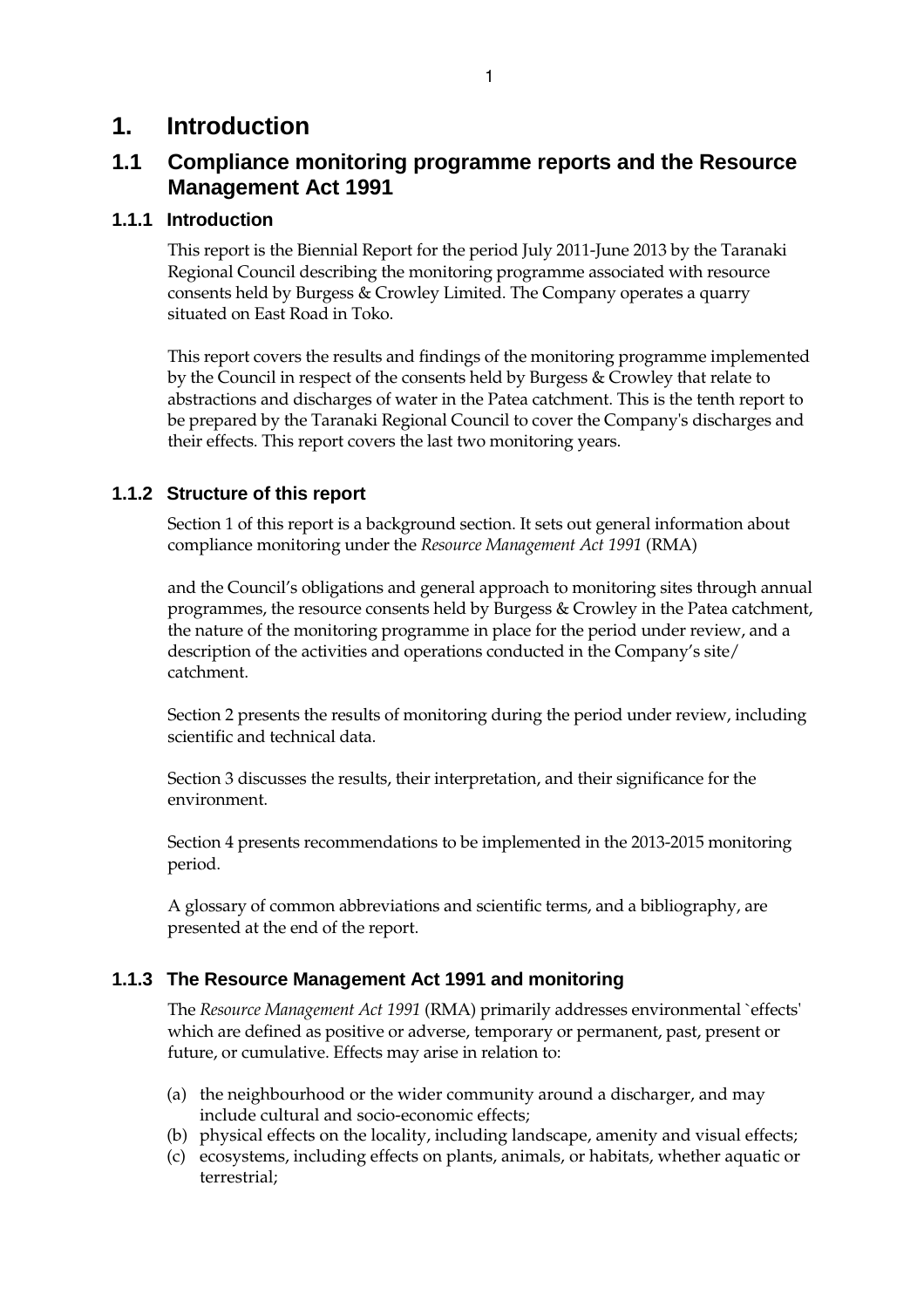- (d) natural and physical resources having special significance (eg, recreational, cultural, or aesthetic);
- (e) risks to the neighbourhood or environment.

In drafting and reviewing conditions on discharge permits, and in implementing monitoring programmes, the Taranaki Regional Council is recognising the comprehensive meaning of 'effects' inasmuch as is appropriate for each discharge source. Monitoring programmes are not only based on existing permit conditions, but also on the obligations of the RMA to assess the effects of the exercise of consents. In accordance with section 35 of the RMA, the Council undertakes compliance monitoring for consents and rules in regional plans, and maintains an overview of the performance of resource users and consent holders. Compliance monitoring, including both activity and impact monitoring, enables the Council to continually reevaluate its approach and that of consent holders to resource management and, ultimately, through the refinement of methods and considered responsible resource utilisation, to move closer to achieving sustainable development of the region's resources.

#### **1.1.4 Evaluation of environmental and consent performance**

Besides discussing the various details of the performance and extent of compliance by the consent holder/s during the period under review, this report also assigns an overall rating. The categories used by the Council, and their interpretation, are as follows:

- A **high** level of environmental performance and compliance indicates that essentially there were no adverse environmental effects to be concerned about, and no, or inconsequential (such as data supplied after a deadline), noncompliance with conditions.
- A g**ood** level of environmental performance and compliance indicates that adverse environmental effects of activities during the monitoring period were negligible or minor at most, or, the Council did not record any verified unauthorised incidents involving significant environmental impacts and was not obliged to issue any abatement notices or infringement notices, or, there were perhaps some items noted on inspection notices for attention but these items were not urgent nor critical, and follow-up inspections showed they have been dealt with, and any inconsequential non compliances with conditions were resolved positively, co-operatively, and quickly.
- **Improvement required (environmental)** or **improvement required (administrative compliance)** (as appropriate) indicates that the Council may have been obliged to record a verified unauthorised incident involving measurable environmental impacts, and/or, there were measurable environmental effects arising from activities and intervention by Council staff was required and there were matters that required urgent intervention, took some time to resolve, or remained unresolved at the end of the period under review, and/or, there were on-going issues around meeting resource consent conditions even in the absence of environmental effects. Abatement notices may have been issued.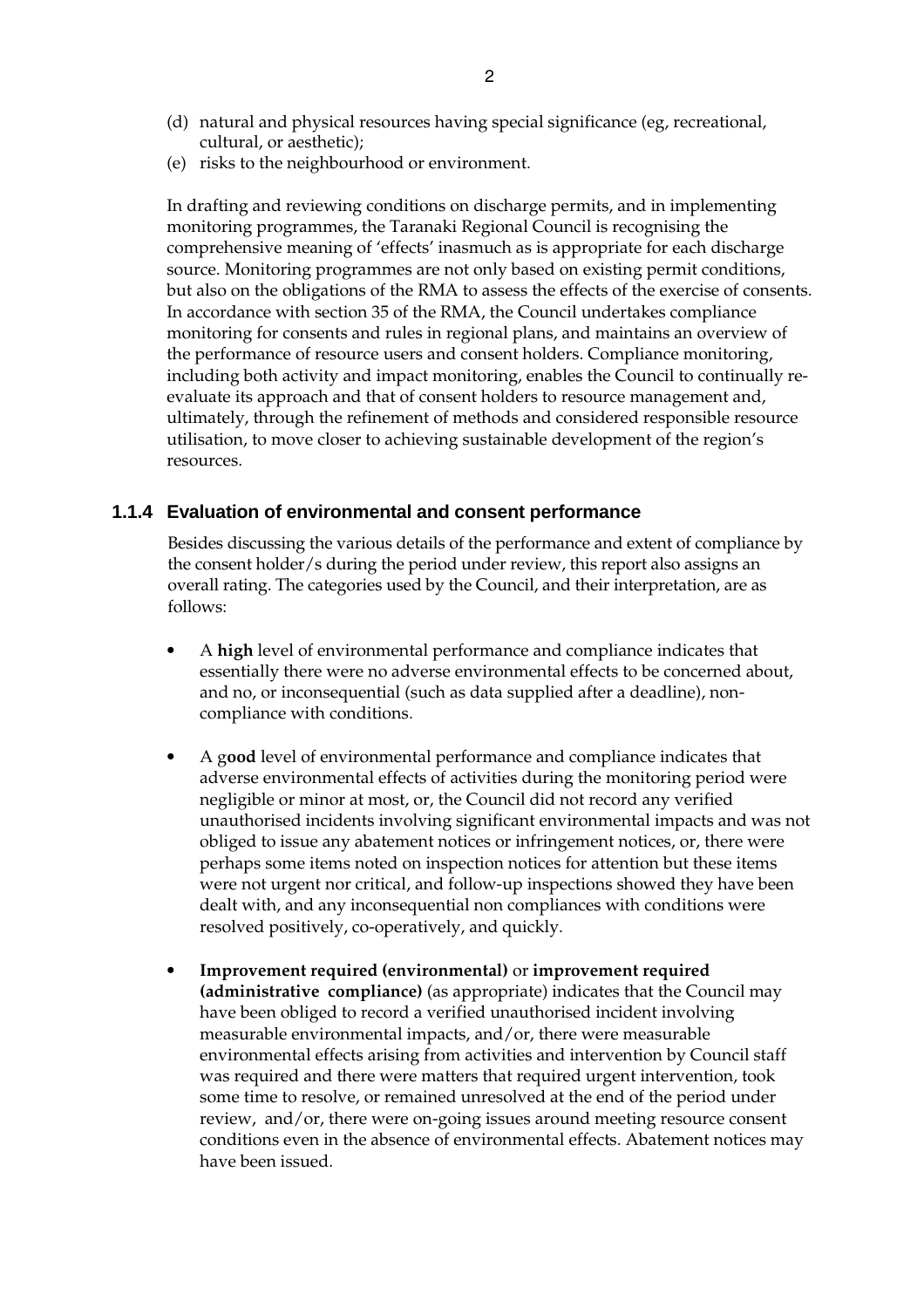• **Poor performance (environmental)** or **poor performance (administrative compliance)** indicates generally that the Council was obliged to record a verified unauthorised incident involving significant environmental impacts, or there were material failings to comply with resource consent conditions that required significant intervention by the Council even in the absence of environmental effects. Typically there were grounds for either a prosecution or an infringement notice.

For reference, in the 2012-2013 year, 35% of consent holders in Taranaki monitored through tailored compliance monitoring programmes achieved a high level of environmental performance and compliance with their consents, while another 59% demonstrated a good level of environmental performance and compliance with their consents.

## **1.2 Process description**

In the past, a large percentage of aggregate production came from river-based sites within Taranaki. The Waiwhakaiho River supplied much of New Plymouth's requirements as far back as the 1950s with the Waitara River, Waiongana River, Kapuni Stream and Waingongoro River also providing a valuable source of aggregate. The aggregate source within these rivers was often over-exploited. The protective armouring of the boulders and gravel was removed in places, exposing the underlying erodible ash beds and creating deep narrow channels, which moved progressively upstream with no noticeable recovery. This brought about the need for the Shingle Extraction Bylaw introduced in 1974. Aggregate extraction from rivers was then controlled through the issue of permits accompanied by a set of conditions, with the removal of river-based aggregate being restricted to that for river control purposes only.

 Historically, land-based sites required steady markets to compete with the easily won river-based extraction operations. However, in the early 1980s, due to the restriction placed on river-based aggregate extraction (and the completion of various major river control programmes and 'Think Big' projects) land-based sites became more widespread (Taranaki Regional Council, 1992).

 Thirty-one operating quarries presently supply aggregate in Taranaki. These quarries are generally located in a reasonable proximity to urban areas, from which the greatest demand for aggregate stems.

Provision of aggregate to meet longer term demand will continue to be dominated by several large quarry operations. Extra demand on alluvial terraces and laharic deposits has occurred due to the controlled river bed extraction. These resources are of good quality and are relatively plentiful. Importation of various aggregates may need to continue to meet the requirement for aggregate types not available in Taranaki.

 Quarrying and extraction of gravel in NZ is regulated by two statutory processes. Allocation and protection of priority rights to extract gravel is obtained under the Crown Minerals Act from the NZ Petroleum and Minerals, a division of the Ministry of Economic Development.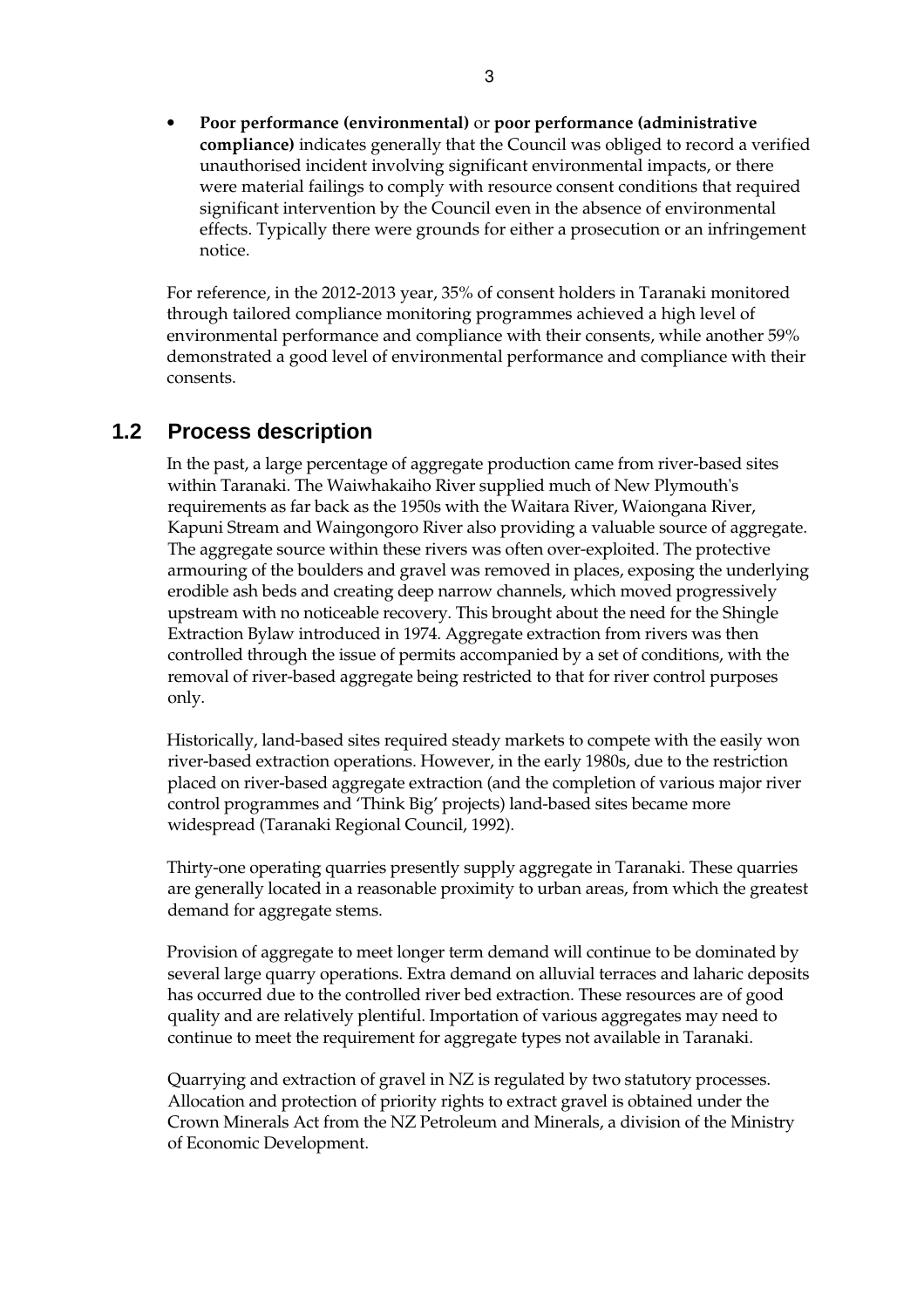Regulatory responsibility for control of environmental effects of quarrying and extraction is under the RMA 1991 as applied by respective regional councils. In some cases these controls may act as a constraint or limitation on allocation decisions.

 Sections 15 and 30 of the *Resource Management Act 1991* (RMA) give regional councils responsibility for the discharge of contaminants into the environment. Discharges of water into water, contaminants onto or into land that may result in water contamination, and contaminants from industrial premises into air or onto/into land, may not take place unless expressly allowed by a rule in a regional plan, a resource consent, or regulations. Aggregate extraction usually involves washing aggregates, and therefore requires the discharge of wastes. Other discharges, such as emissions to air from crushing and processing plants, disposal of spoil and solid wastes, and discharges of stormwater are also the responsibility of regional councils.

The Burgess & Crowley quarrying operation is located east of Stratford next to a wetland tributary of the Patea River at East Road, Toko. At the upstream end flow from the wetland enters the site and is directed via a drain along the southern side of the quarry, where it then flows (piped) under the entrance access to the wetland, which surrounds the active quarry site. The wetland extends some 85 metres before entering the Patea River.



**Figure 1** Location of Burgess & Crowley Quarry and proximity to Stratford

No aggregate washing is performed at this site. Machinery includes an excavator, an articulated dump truck, a loader, and a mobile crushing unit.

The quarrying area is contoured and bunded so that stormwater is directed to a settling pond adjacent to the quarry face. Stormwater and groundwater are pumped from the quarry pit when necessary through two settling ponds before the treated stormwater is discharged to the wetland.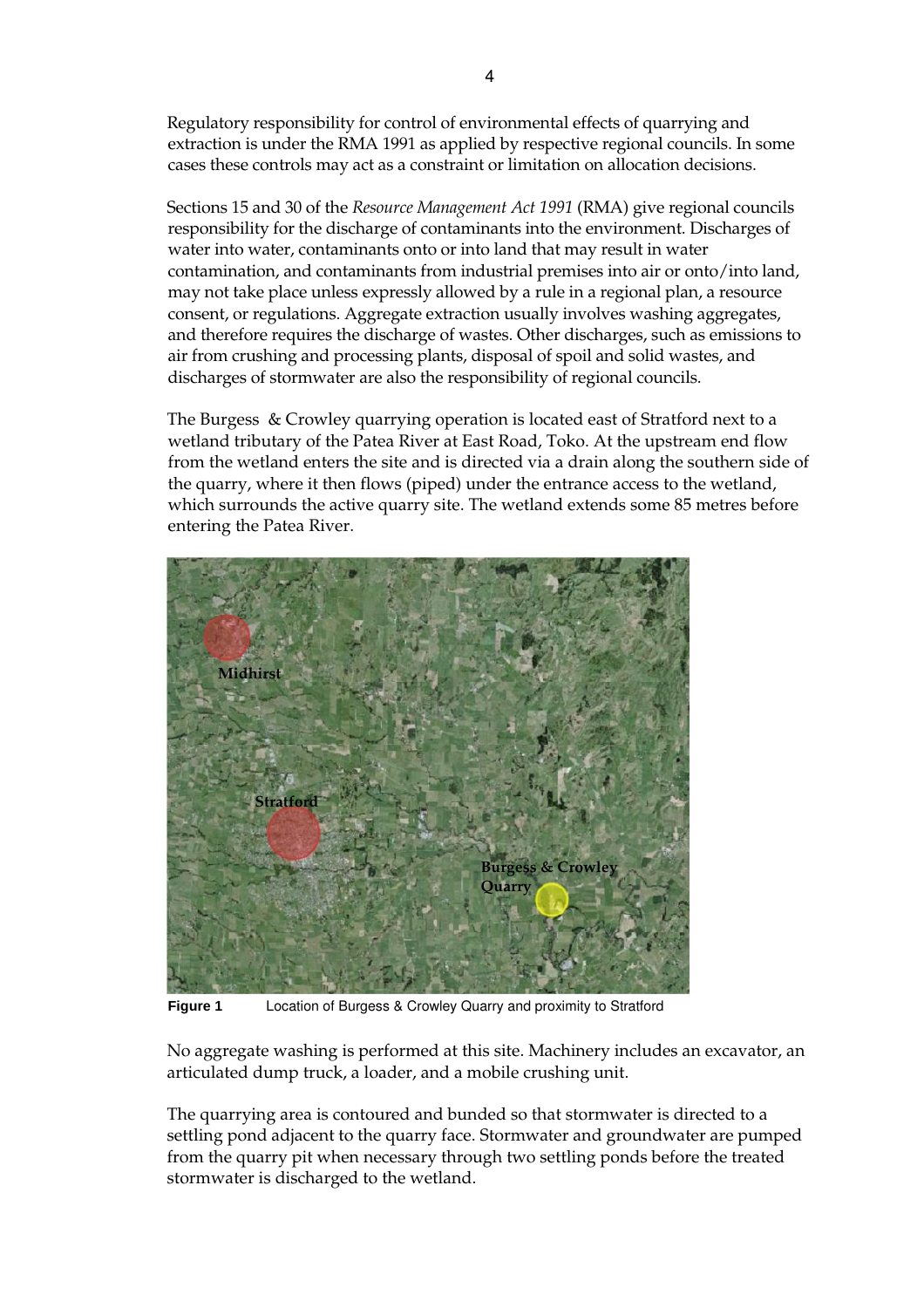Along a third of the perimeter of the exposed area is a 20 to 30 metre wide strip of grassed slope, situated between the stockpiled overburden and the wetland. This provides a good buffer zone for any silt-contaminated run-off. The western end of the quarry beside the wetland is now protected by bunding, and untreated stormwater can no longer discharge directly into the wetland.



**Figure 2** Burgess & Crowley quarry site

The Company also holds a consent to discharge cleanfill at the quarry site. The principle source of cleanfill material to be discharged is that from the quarrying activity on the site.

## **1.3 Resource consents**

## **1.3.1 Water discharge permit**

Section 15(1)(a) of the *Resource Management Act 1991* (RMA) stipulates that no person may discharge any contaminant into water, unless the activity is expressly allowed for by a resource consent or a rule in a regional plan, or by national regulations.

Water quality is a primary concern to the Regional Council with regard to aggregate extraction. A quarry can operate as either a `dry' quarry discharging only stormwater or a 'washing' quarry where aggregate washing facilities are in place.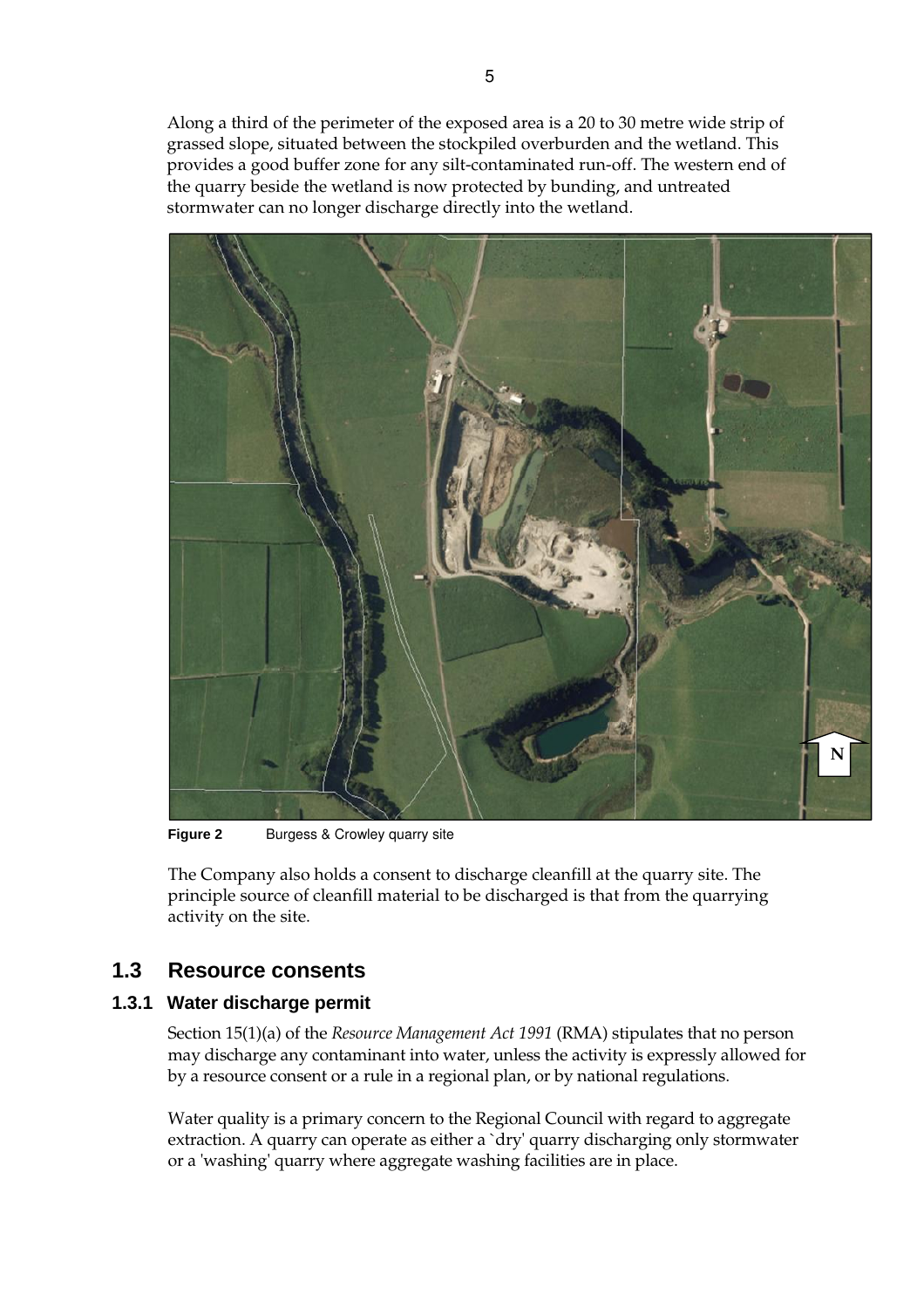Many of the quarries in Taranaki have some form of washing facility and also operate in the vicinity of a water body or have some form of discharge into a water body.

 Waste water from aggregate washing has a high silt concentration. Discharge of this water into a waterbody, particularly to a river during low flow, results in a smothering of instream life and deterioration in aesthetic conditions and can affect downstream abstractions of water, local fisheries and recreational activity.

Stormwater is generally less contaminated (in terms of silt concentration) and run-off tends to occur when rivers are in higher flow. This means that the effect of silt contamination is reduced due to lower quantities, dilution and carrying capacity. The installation of appropriate stormwater diversion structures, together with construction and maintenance of contaminated stormwater and aggregate washing discharge treatment facilities are most important in maintaining water quality.

Burgess & Crowley hold water discharge permit 3916-3 to cover the discharge of stormwater and groundwater seepage from quarrying activities into an unnamed tributary of the Patea River. This permit was issued by the Taranaki Regional Council on 23 June 2010 under Section 87(e) of the RMA. The consent will expire on 1 June 2028. This permit has eight special conditions.

Condition 1 requires that there be no direct discharge of untreated stormwater or groundwater into the unnamed tributary.

Condition 2 stipulates runoff from unvegetated areas is to pass through settling ponds or sediment traps.

Condition 3 states there is to be no aggregate washing.

Condition 4 requires site to be contoured and bunded.

Condition 5 states the concentration of suspended solids which must not be exceeded.

Condition 6 relates to the mixing zone in the receiving waters.

Condition 7 relates to site reinstatement.

Condition 8 relates to consent review.

A copy of the consent is attached in Appendix I.

#### **1.3.2 Discharges of wastes to land**

Sections 15(1)(b) and (d) of the Resource Management Act 1991 *(RMA)* stipulate that no person may discharge any contaminant onto land if it may then enter water, or from any industrial or trade premises onto land under any circumstances, unless the activity is expressly allowed for by a resource consent, a rule in a regional plan, or by national regulations.

Burgess & Crowley holds discharge permit 6505-1 to cover the discharge of cleanfill onto and into land for quarry reinstatement purposes*.*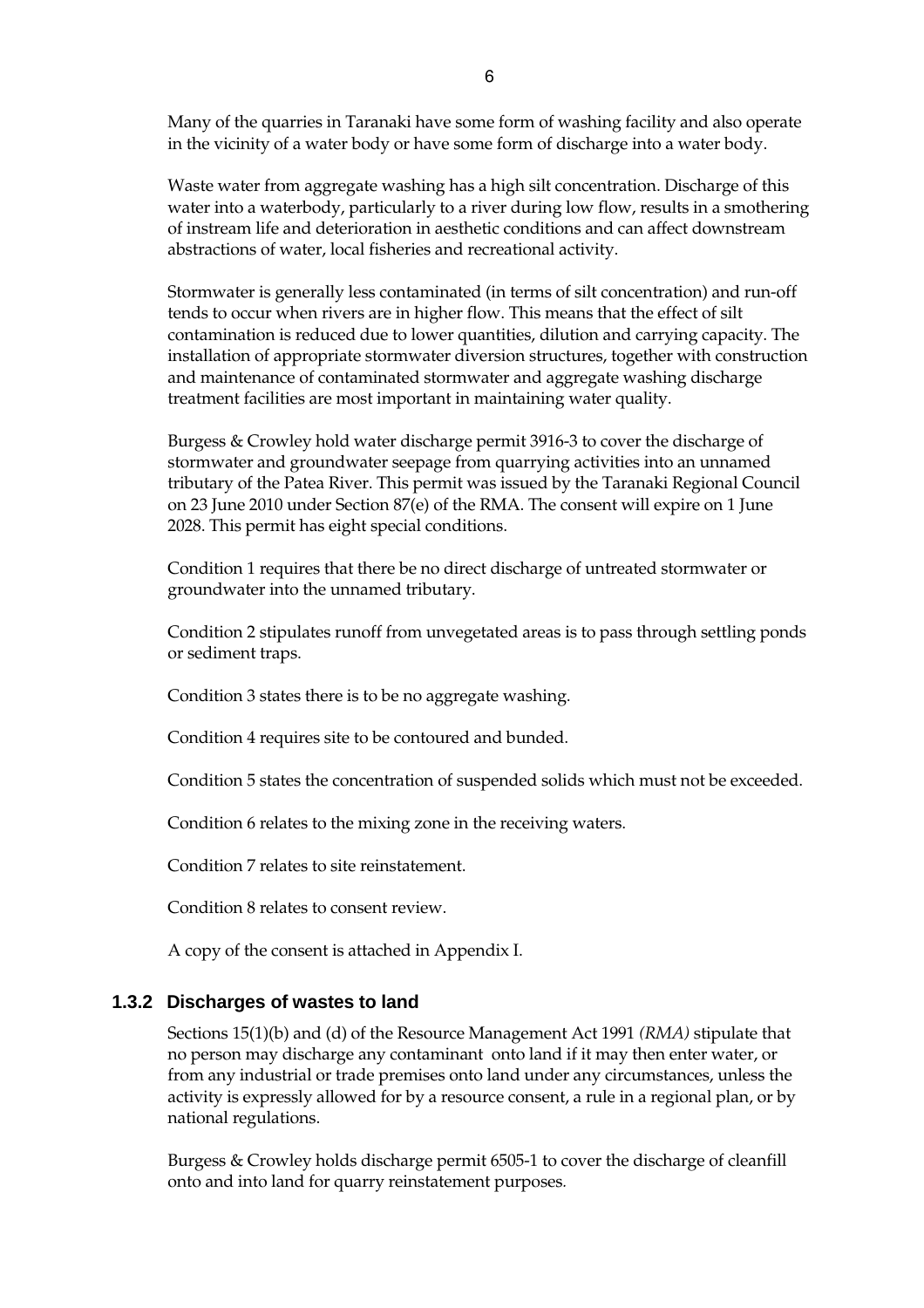This permit was issued by the Taranaki Regional Council on 15 December 2004 under Section 87(e) of the RMA. It is due to expire on 1 June 2022. The permit contains eleven conditions.

In June 2010 a review of consent conditions was carried out and as a result some minor changes were made to consent conditions to make the intention of the consent clearer.

Condition 1 requires that the consent is exercised in accordance with the information submitted.

Condition 2 stipulates that contaminants discharged consist of cleanfill and/or inert materials; a list of suitable materials is specified.

Condition 3 stipulates items which may not be discharged.

Condition 4 requires written approval for items of which the consent holder is unsure.

Condition 5 stipulates that the discharge to land is not to result in any contaminant entering surface water or groundwater.

Condition 6 requires silt retention structures be installed and maintained.

Condition 7 requires that stormwater diversion drains are installed and maintained.

Condition 8 requires a management plan be prepared within three months of the consent being granted.

Condition 9 requires that the best practicable option be adopted in order to prevent or minimise adverse effects on the environment.

Condition 10 stipulates that upon completion of works the site is stabilised and revegetated.

Condition 11 deals with review provisions.

A copy of the consent is attached in Appendix I.

## **1.4 Monitoring programme**

#### **1.4.1 Introduction**

Section 35 of the Resource Management Act 1991 *(RMA)* sets out an obligation for the Taranaki Regional Council to gather information, monitor, and conduct research on the exercise of resource consents, and the effects arising, within the Taranaki region.

The Taranaki Regional Council may therefore make and record measurements of physical and chemical parameters, take samples for analysis, carry out surveys and inspections, conduct investigations, and seek information from consent holders.

The monitoring programme for the Burgess & Crowley site consisted of three primary components.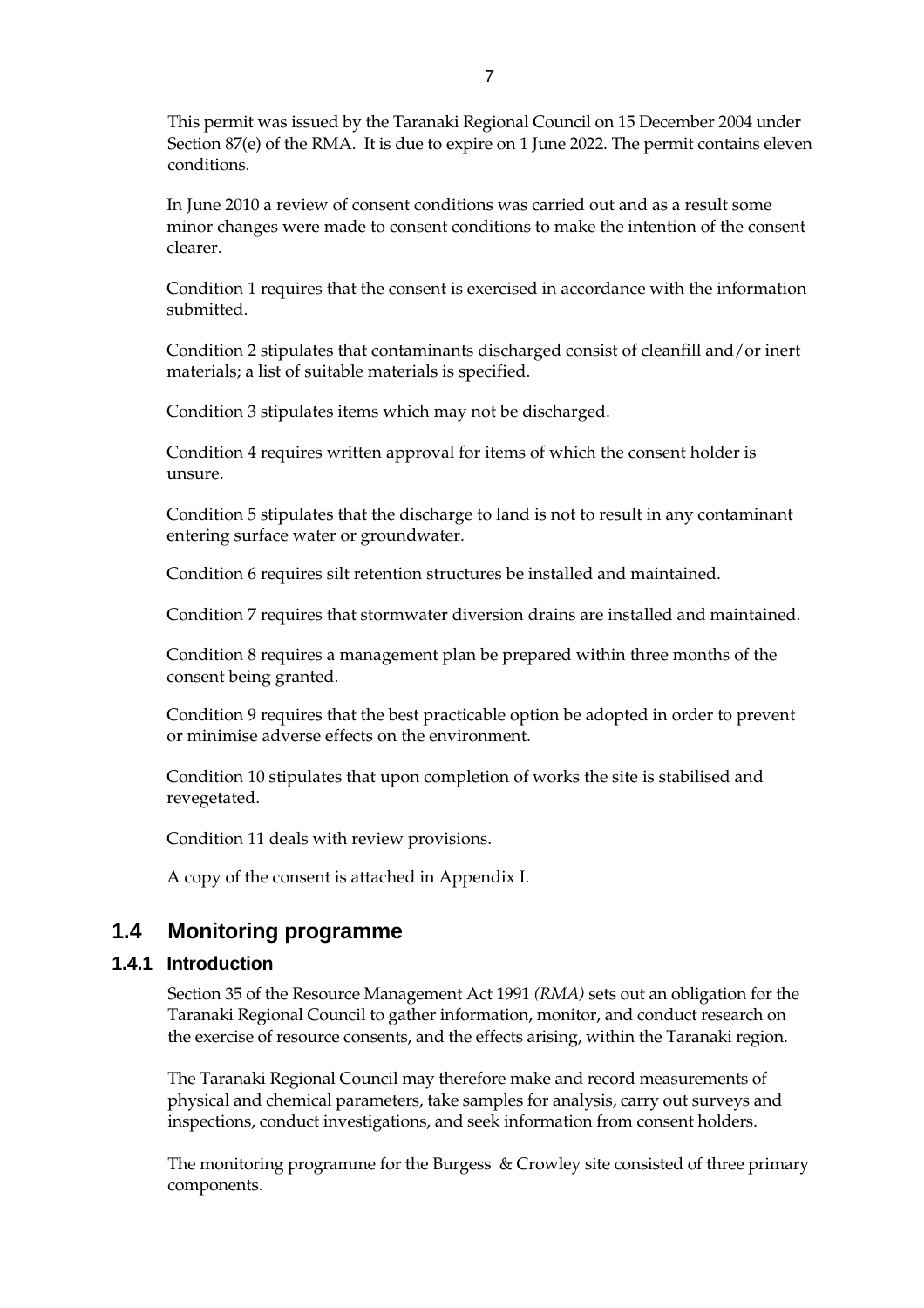#### **1.4.2 Programme liaison and management**

There is generally a significant investment of time and resources by the Taranaki Regional Council in ongoing liaison with resource consent holders over consent conditions and their interpretation and application, in discussion over monitoring requirements, preparation for any reviews, renewals, or new consents, advice on the Council's environmental management strategies and the content of regional plans, and consultation on associated matters.

#### **1.4.3 Site inspections**

The Burgess & Crowley site was visited four times during the monitoring period 2011- 2013. With regard to consents for the discharge to water, the main points of interest were plant processes with potential or actual discharges to receiving watercourses, including contaminated stormwater and process wastewaters. The neighbourhood was surveyed for environmental effects.

#### **1.4.4 Chemical sampling**

The Taranaki Regional Council undertook sampling of the treated discharge from the site at the stormwater outfall on one occasion. The sample was analysed for suspended solids, hydrocarbons and turbidity.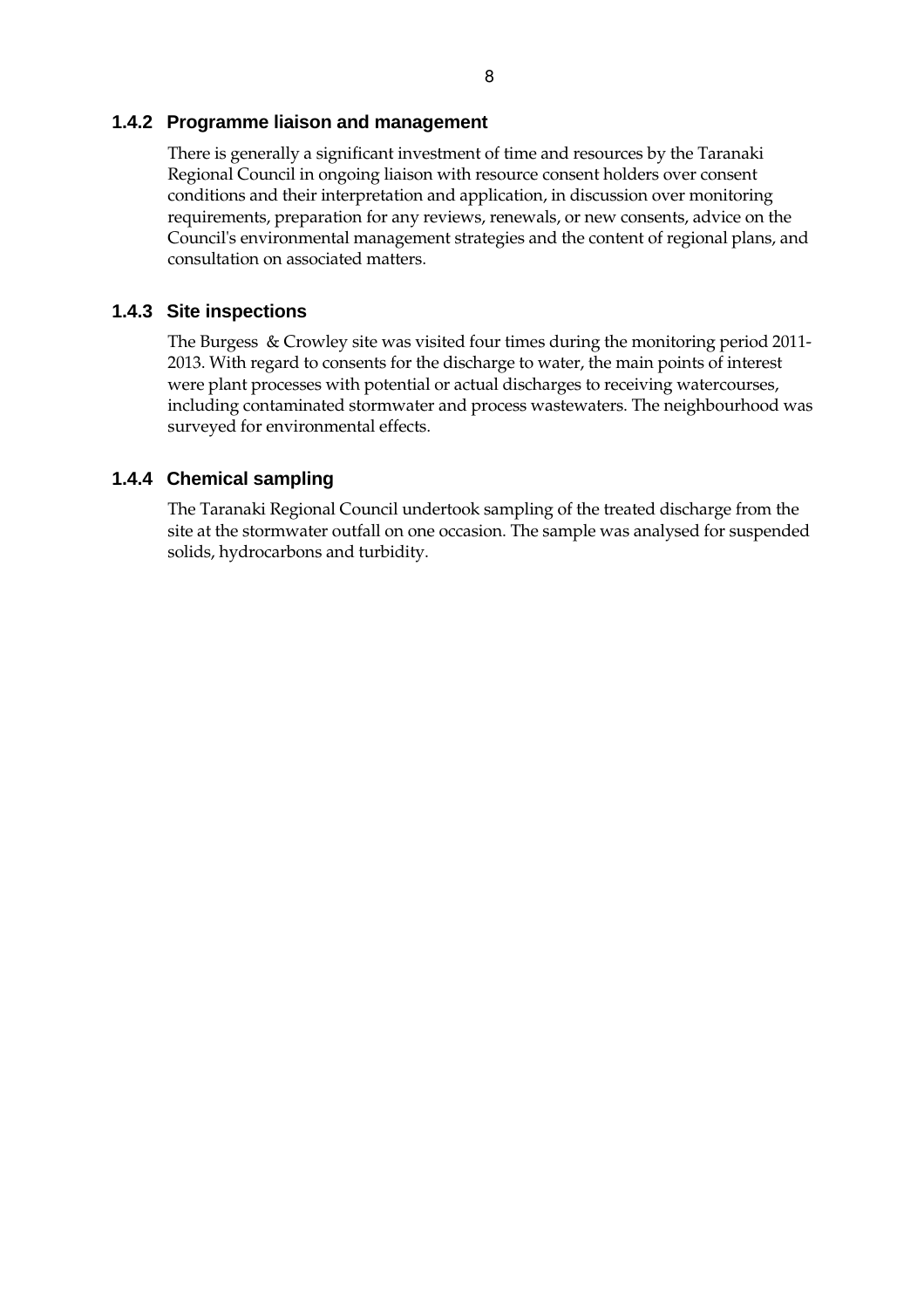# **2. Results**

## **2.1 Water**

## **2.1.1 Inspections**

During the 2011-2013 monitoring period the Council carried out four inspections of the consent holder's Toko Rod quarry site. The results of these inspections were as follows:

#### **31 October 2012**

At the time of inspection the cleanfill area looked tidy and little had been added to it since the last inspection. Extraction and processing were taking place and there was some product stockpiled on site and some product being trucked out during the inspection. The discharge from the site was having no visual impact on the receiving water. There were no dust or ponding issues. The site was tidy and complying with the consent.

#### **22 January 2013**

At the time of inspection there was a lot of product and machinery on site. The excavated area looked good. It was noted that the site had changed a lot since the last visit. The wetland looked good and a discharge sample was taken. Not a lot of recent material dumped in the cleanfill area. A lot of broom around site which would need to be sprayed.

#### **18 March 2013**

The Council was called to the quarry by the operator for advice on material suitability for use as cleanfill. The waste had been separated, was inspected and deemed to be unauthorised and subsequently taken away. During the visit the silt fencing that had recently been installed around the investigation area and the reinstated land west of the wetland pond was inspected.

#### **25 May 2013**

At the time of inspection a lot of product was on site. Discussed with the operator the existing silt controls. Cleanfill looks good, with materials consisting of clay and dirt. All satisfactory at time of inspection.

## **2.1.2 Results of discharge monitoring**

One sample of the discharge at the wetland was taken during the monitoring period.

| <b>Parameters</b> | units            | 22 Jan 2013 |
|-------------------|------------------|-------------|
| Hydrocarbons      | q/m <sup>3</sup> | < 0.5       |
| Suspended solids  | q/m <sup>3</sup> |             |
| Temp              | °C               | 19.5        |
| Turbidity         | NTU              | 2.0         |

**Table 1** Results from Burgess & Crowley stormwater discharge sampled 22 January 2013

These results indicate that the sample collected in January 2013 complied with special condition 5 of the resource consent 3916-3, with regard to suspended solids levels (limit of  $100g/m<sup>3</sup>$ ). No impact was visible in the receiving waters, as such the sample complied with special condition 6 of resource consent 3916-3.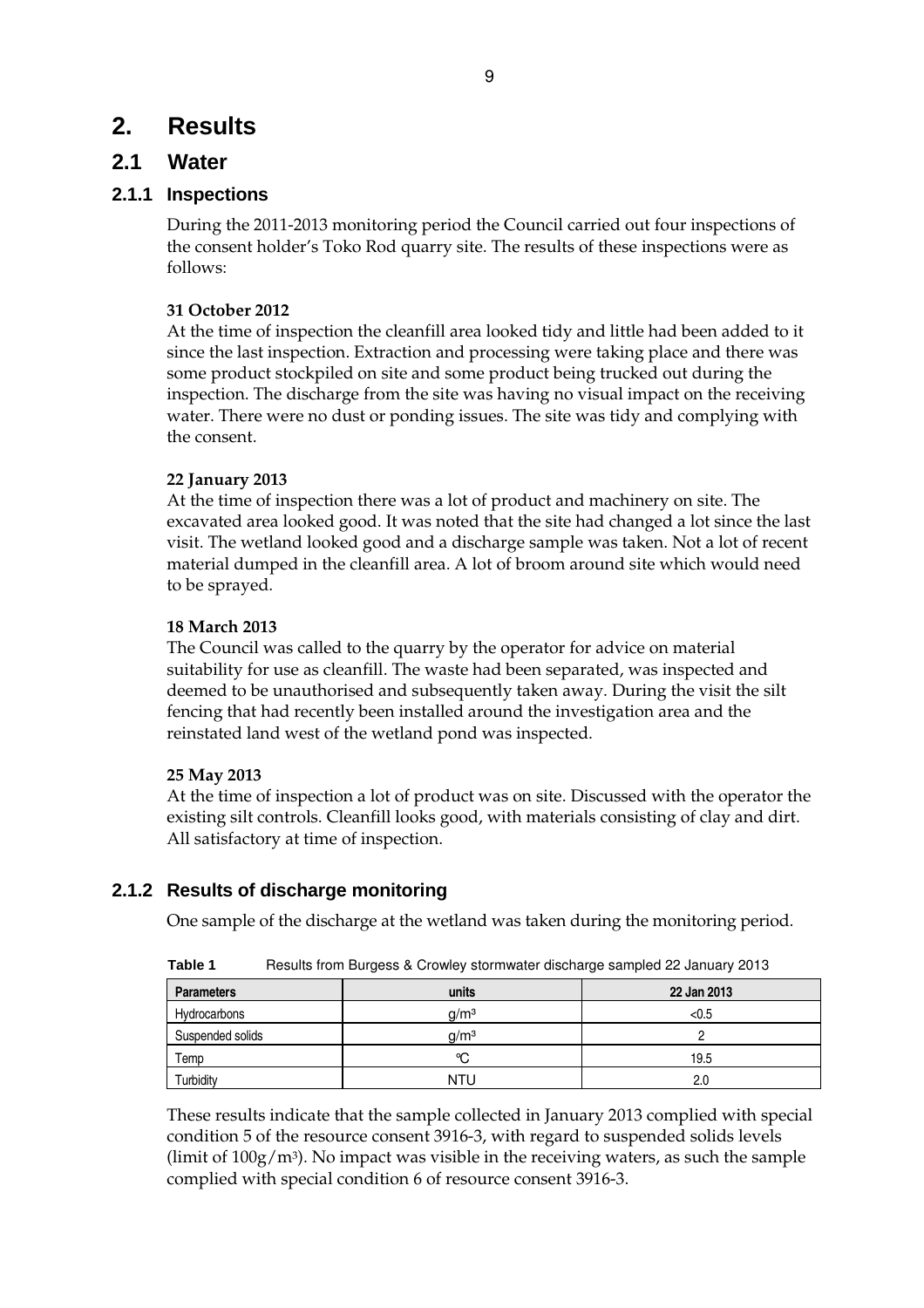## **2.2 Investigations, interventions, and incidents**

The monitoring programme for the year was based on what was considered to be an appropriate level of monitoring, review of data, and liaison with the consent holder. During the year matters may arise which require additional activity by the Council, for example provision of advice and information, or investigation of potential or actual courses of non-compliance or failure to maintain good practices. A pro-active approach that in the first instance avoids issues occurring is favoured.

The Taranaki Regional Council operates and maintains a register of all complaints or reported and discovered excursions from acceptable limits and practices, including non-compliance with consents, which may damage the environment. The Incident Register (UIR) includes events where the company concerned has itself notified the Council. The register contains details of any investigation and corrective action taken.

Complaints may be alleged to be associated with a particular site. If there is potentially an issue of legal liability, the Council must be able to prove by investigation that the identified company is indeed the source of the incident (or that the allegation cannot be proven).

In the 2013-2014 period, the Council was not required to undertake significant additional investigations and interventions, or record incidents, in association with Burgess & Crowley conditions in resource consents or provisions in Regional Plans.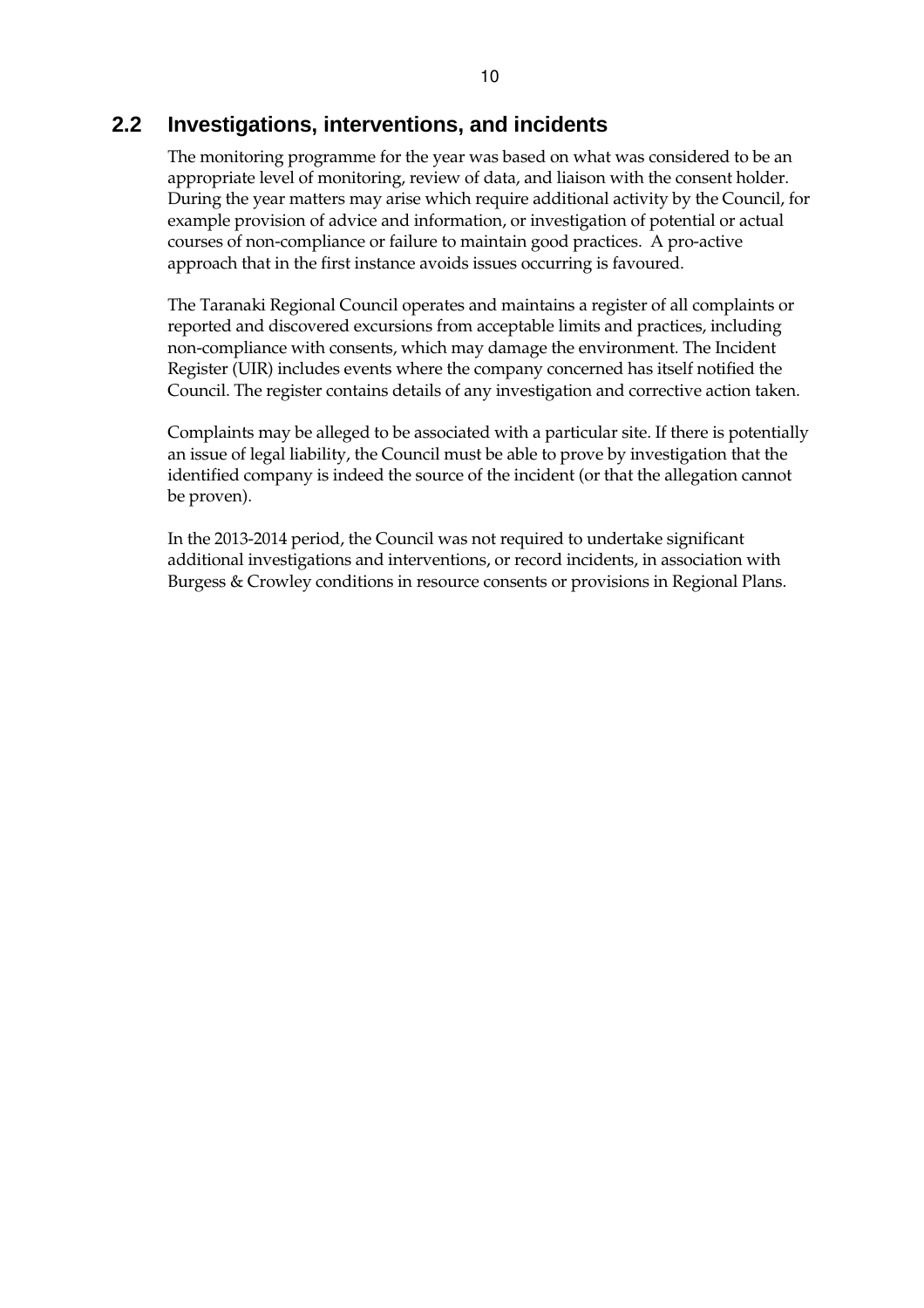# **3. Discussion**

## **3.1 Discussion of plant performance**

During the 2011-2013 monitoring period four inspections of the consent holder's East Road quarry site were carried out.

The site was processing and storing a lot of product on site at times during the monitoring period. Stormwater was directed to the ponds. During the inspections the silt control was in place and the stormwater discharge from the site was having no visual impact on the receiving water. The cleanfill area generally looked good.

# **3.2 Evaluation of performance**

A tabular summary of the Company's compliance record for the period under review is set out in Tables 2 and 3.

|                                                                                                   | <b>Condition requirement</b>                                                 | Means of monitoring during period under review | <b>Compliance</b><br>achieved? |
|---------------------------------------------------------------------------------------------------|------------------------------------------------------------------------------|------------------------------------------------|--------------------------------|
| 1.                                                                                                | No direct discharge of untreated<br>stormwater or groundwater                | Inspections of the site                        | Yes                            |
| 2.                                                                                                | All runoff from unvegetated areas to pass<br>through settling ponds          | Inspections of the site                        | Yes                            |
| 3.                                                                                                | No aggregate washing to occur                                                | Inspections of the site                        | Yes                            |
| 4 <sup>1</sup>                                                                                    | Contour and bund site so all water is<br>directed to silt control structures | Inspections of the site                        | Yes                            |
| 5.                                                                                                | Suspended solids not to exceed 100gm <sup>3</sup> in<br>the discharge        | Inspections and sampling                       | Yes                            |
| 6.                                                                                                | Mixing zone                                                                  | Inspections of the receiving water             | Yes                            |
| 7.                                                                                                | Progressive reinstatement of the site                                        | Inspections of the site                        | Yes                            |
| 8.                                                                                                | Review condition                                                             | Next review date June 2016                     | Yes                            |
| Overall assessment of consent compliance and environmental performance in respect of this consent |                                                                              |                                                | High                           |

#### **Table 2** Summary of performance for Consent **3916-3** to discharge stormwater and groundwater to an unnamed tributary of the Patea River

 $N/A$  = not applicable

| Table 3 |  |  | Summary of performance for Consent 6505-1 to discharge cleanfill onto land |
|---------|--|--|----------------------------------------------------------------------------|
|---------|--|--|----------------------------------------------------------------------------|

| <b>Condition requirement</b> |                                                                          | Means of monitoring during period under review                                               | Compliance<br>achieved? |
|------------------------------|--------------------------------------------------------------------------|----------------------------------------------------------------------------------------------|-------------------------|
|                              | Operations in accordance with<br>information submitted on application    | Site inspections                                                                             | Yes                     |
| 2.                           | Specified cleanfill materials discharged<br>only                         | Cleanfill inspections, site manager to monitor external<br>material contributed to cleanfill | Yes                     |
| 3.                           | Contaminants prohibited to enter/be<br>combined with cleanfill           | Cleanfill inspections                                                                        | Yes                     |
| 4.                           | Consent holder to check with Council if<br>unsure material is authorised | Discussion with consent holder/ site manager                                                 | Yes                     |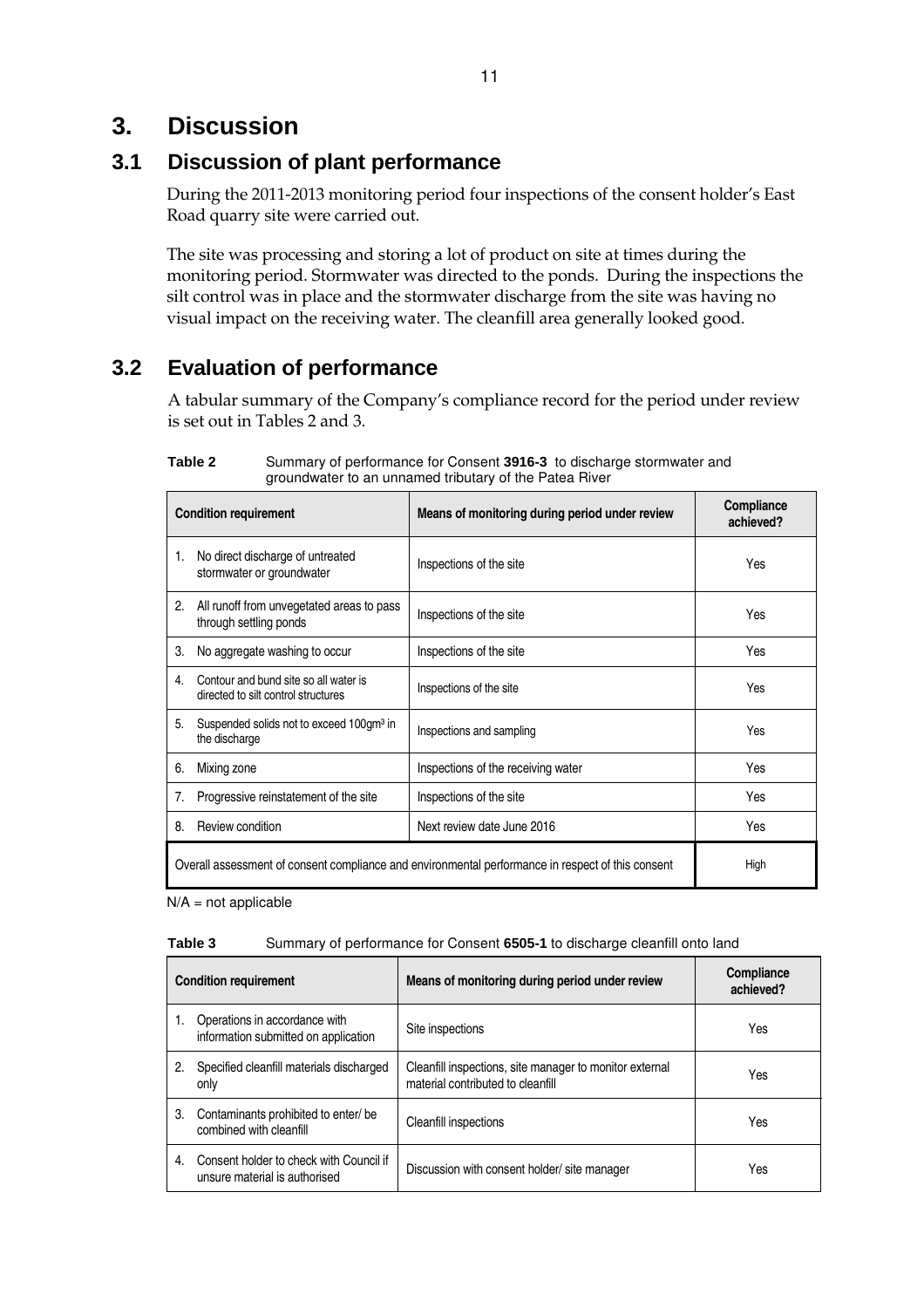| <b>Condition requirement</b>                                                                      |                                                                                   | Means of monitoring during period under review   | Compliance<br>achieved? |
|---------------------------------------------------------------------------------------------------|-----------------------------------------------------------------------------------|--------------------------------------------------|-------------------------|
| 5.                                                                                                | Discharge shall not contaminate<br>surface water or groundwater                   | Site inspections                                 | Yes                     |
| 6.                                                                                                | Maintain silt structures                                                          | Site inspections and discuss with manager        | Yes                     |
| 7 <sub>1</sub>                                                                                    | Maintain drains to minimise<br>stormwater and ponding                             | Site inspections and discuss with manager        | Yes                     |
| 8.                                                                                                | Maintain and adhere to a cleanfill<br>management plan                             | Received                                         | Yes                     |
| 9.                                                                                                | Adopt best practicable option to<br>prevent/minimize effect on<br>environment     | Site inspection and discussion with site manager | Yes                     |
|                                                                                                   | 10. Discharge site to be stabilised and<br>revegetated on cessation of operations |                                                  | N/A                     |
|                                                                                                   | 11. Provision to review conditions June<br>2016                                   |                                                  | N/A                     |
| Overall assessment of consent compliance and environmental performance in respect of this consent |                                                                                   |                                                  | High                    |

 $N/A$  = not applicable

During the years under review, the Company demonstrated a high level of environmental performance and compliance with the resource consents.

# **3.3 Recommendations from the 2009-2011 Biennial Report**

In the 2009-2014 Biennial Report, it was recommended:

1. THAT monitoring of discharges from the Burgess & Crowley quarry site in 2011-2013 continue at the same level as in 2009-2011.

This recommendation was implemented during the period under review.

# **3.4 Alterations to monitoring programmes for 2013-2015**

In designing and implementing the monitoring programmes for air/water discharges in the region, the Taranaki Regional Council has taken into account the extent of information made available by previous authorities, its relevance under the Resource Management Act 1991 *(RMA),* the obligations of the Act in terms of monitoring emissions/discharges and effects, and subsequently reporting to the regional community, the scope of assessments required at the time of renewal of permits, and the need to maintain a sound understanding of industrial processes within Taranaki emitting to the atmosphere/discharging to the environment. In the case of Burgess & Crowley Limited, it is proposed that the monitoring programme for 2013-2015 remain unaltered from that for 2011-2013, on the grounds that the desired level of environmental performance and compliance was observed.

A recommendation to this effect is attached to this report.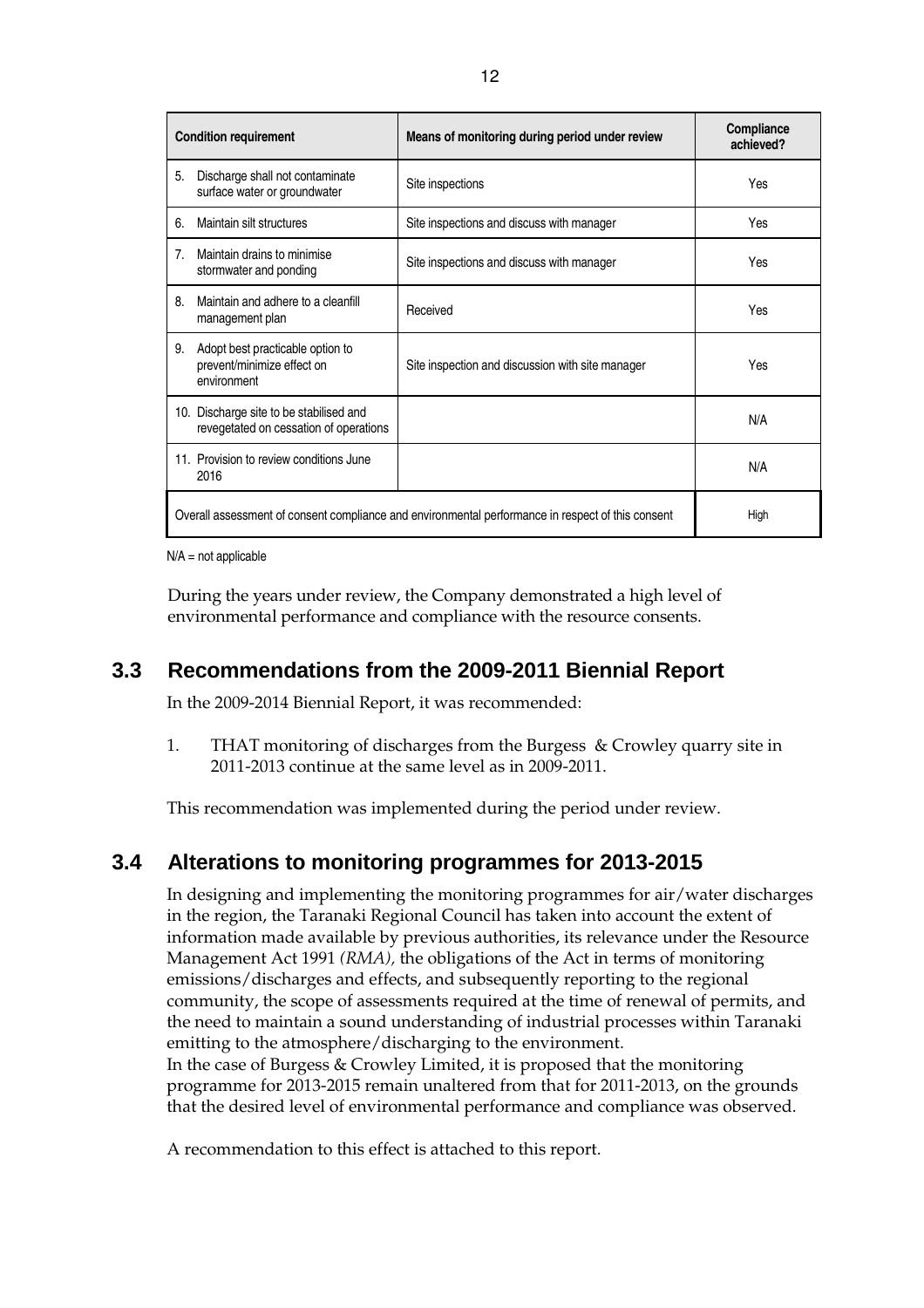# **4. Recommendation**

1. THAT monitoring of discharges from the Burgess & Crowley quarry site in 2013- 2015 continue at the same level as in 2011-2013.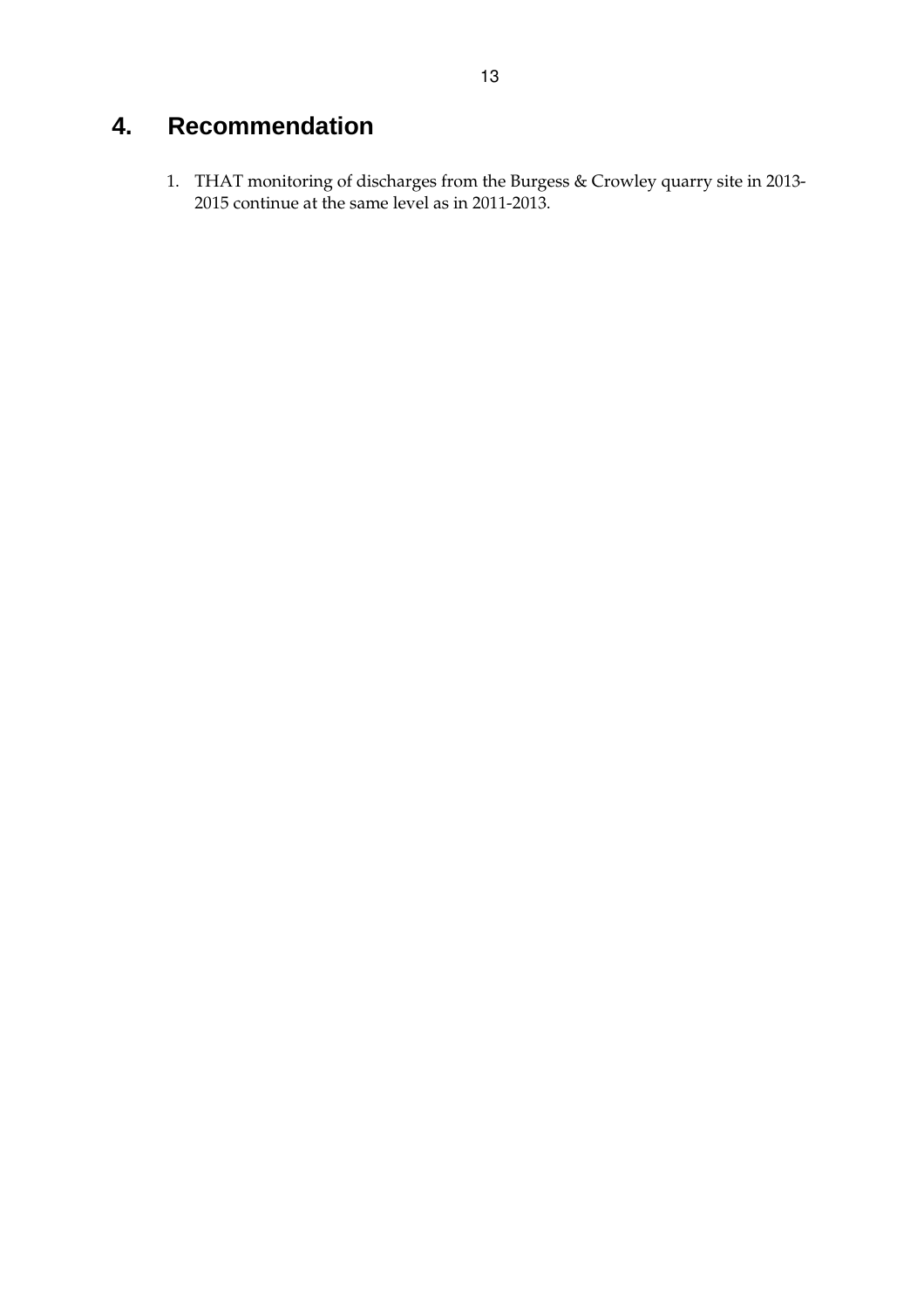# **Glossary of common terms and abbreviations**

| $Al^*$        | Aluminum.                                                                                                                                                                                                                                                                                                              |
|---------------|------------------------------------------------------------------------------------------------------------------------------------------------------------------------------------------------------------------------------------------------------------------------------------------------------------------------|
| $As*$         | Arsenic.                                                                                                                                                                                                                                                                                                               |
| Biomonitoring | Assessing the health of the environment using aquatic organisms.                                                                                                                                                                                                                                                       |
| <b>BOD</b>    | Biochemical oxygen demand. A measure of the presence of degradable<br>organic matter, taking into account the biological conversion of<br>ammonia to nitrate.                                                                                                                                                          |
| <b>BODF</b>   | Biochemical oxygen demand of a filtered sample.                                                                                                                                                                                                                                                                        |
| Bund          | A wall around a tank to contain its contents in the case of a leak.                                                                                                                                                                                                                                                    |
| <b>CBOD</b>   | Carbonaceous biochemical oxygen demand. A measure of the presence<br>of degradable organic matter, excluding the biological conversion of<br>ammonia to nitrate.                                                                                                                                                       |
| cfu           | Colony forming units. A measure of the concentration of bacteria<br>usually expressed as per 100 millilitre sample.                                                                                                                                                                                                    |
| <b>COD</b>    | Chemical oxygen demand. A measure of the oxygen required to oxidise<br>all matter in a sample by chemical reaction.                                                                                                                                                                                                    |
| Condy         | Conductivity, an indication of the level of dissolved salts in a sample,<br>usually measured at $20^{\circ}$ C and expressed in mS/m.                                                                                                                                                                                  |
| $Cu*$         | copper.                                                                                                                                                                                                                                                                                                                |
| Cumec         | A volumetric measure of flow- 1 cubic metre per second $(1 \text{ m}^3\text{s}^{-1})$ .                                                                                                                                                                                                                                |
| DO            | Dissolved oxygen.                                                                                                                                                                                                                                                                                                      |
| <b>DRP</b>    | Dissolved reactive phosphorus.                                                                                                                                                                                                                                                                                         |
| E.coli        | Escherichia coli, an indicator of the possible presence of faecal material<br>and pathological micro-organisms. Usually expressed as colony forming<br>units per 100 millilitre sample.                                                                                                                                |
| Ent           | Enterococci, an indicator of the possible presence of faecal material and<br>pathological micro-organisms. Usually expressed as colony forming<br>units per 100 millilitre of sample.                                                                                                                                  |
| F             | Fluoride.                                                                                                                                                                                                                                                                                                              |
| FC            | Faecal coliforms, an indicator of the possible presence of faecal material<br>and pathological micro-organisms. Usually expressed as colony forming<br>units per 100 millilitre sample.                                                                                                                                |
| Fresh         | Elevated flow in a stream, such as after heavy rainfall.                                                                                                                                                                                                                                                               |
| $g/m^3$       | Grams per cubic metre, and equivalent to milligrams per litre $(mg/L)$ .<br>In water, this is also equivalent to parts per million (ppm), but the same<br>does not apply to gaseous mixtures.                                                                                                                          |
| Incident      | An event that is alleged or is found to have occurred that may have<br>actual or potential environmental consequences or may involve non-<br>compliance with a consent or rule in a regional plan. Registration of an<br>incident by the Council does not automatically mean such an outcome<br>had actually occurred. |
| Intervention  | Action/s taken by Council to instruct or direct actions be taken to avoid<br>or reduce the likelihood of an incident occurring.                                                                                                                                                                                        |

The following abbreviations and terms may be used within this report: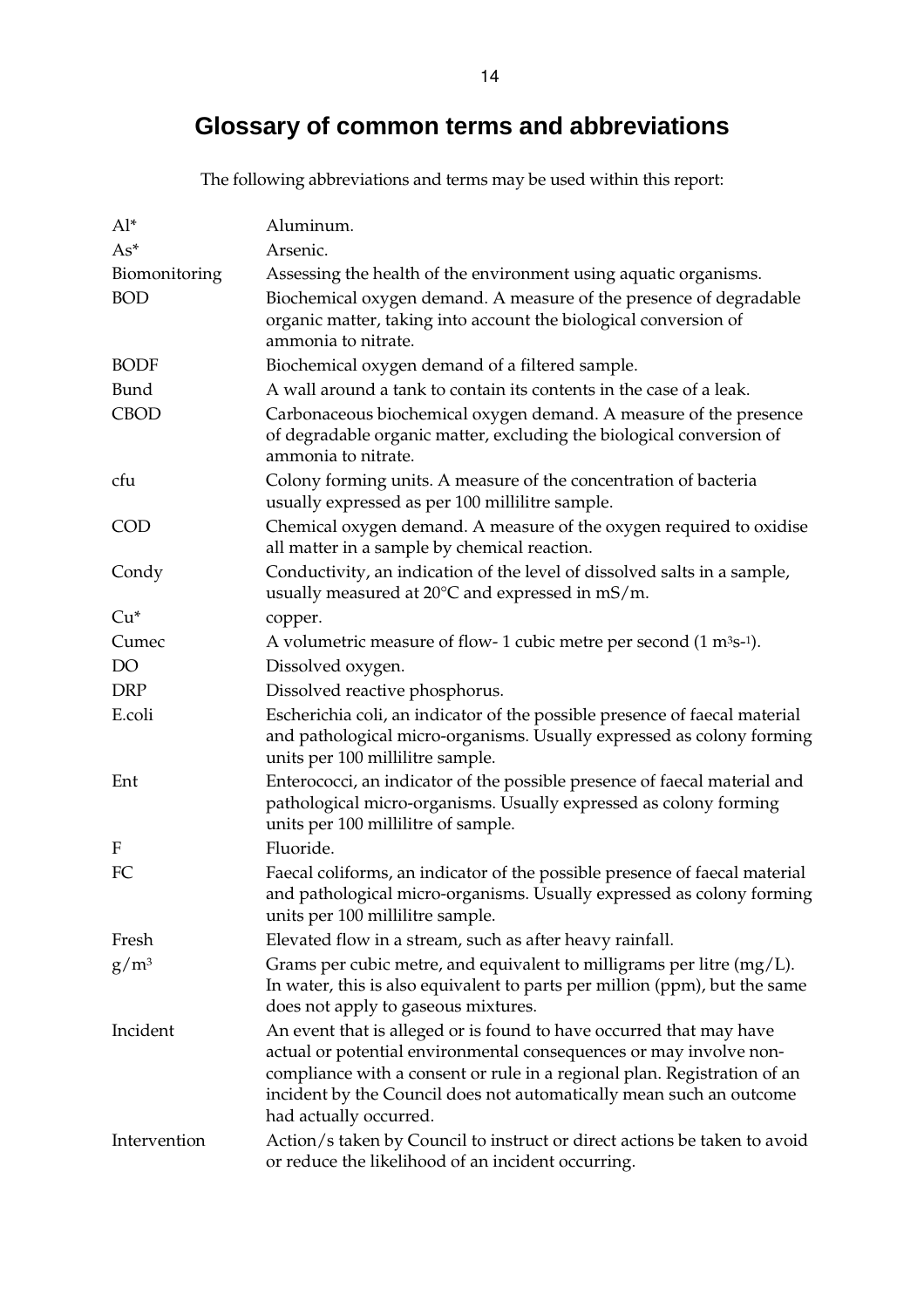| Investigation    | Action taken by Council to establish what were the<br>circumstances/events surrounding an incident including any<br>allegations of an incident.                                                                                                                                                                                       |
|------------------|---------------------------------------------------------------------------------------------------------------------------------------------------------------------------------------------------------------------------------------------------------------------------------------------------------------------------------------|
| 1/s              | Litres per second.                                                                                                                                                                                                                                                                                                                    |
| <b>MCI</b>       | Macroinvertebrate community index; a numerical indication of the state<br>of biological life in a stream that takes into account the sensitivity of the<br>taxa present to organic pollution in stony habitats.                                                                                                                       |
| mS/m             | Millisiemens per metre.                                                                                                                                                                                                                                                                                                               |
| Mixing zone      | The zone below a discharge point where the discharge is not fully<br>mixed with the receiving environment. For a stream, conventionally<br>taken as a length equivalent to 7 times the width of the stream at the<br>discharge point.                                                                                                 |
| NH <sub>4</sub>  | ammonium, normally expressed in terms of the mass of nitrogen (N).                                                                                                                                                                                                                                                                    |
| NH <sub>3</sub>  | unionised ammonia, normally expressed in terms of the mass of nitrogen<br>(N).                                                                                                                                                                                                                                                        |
| NO <sub>3</sub>  | nitrate, normally expressed in terms of the mass of nitrogen (N.)                                                                                                                                                                                                                                                                     |
| <b>NTU</b>       | Nephelometric Turbidity Unit, a measure of the turbidity of water.                                                                                                                                                                                                                                                                    |
| O&G              | Oil and grease, defined as anything that will dissolve into a particular<br>organic solvent (e.g. hexane). May include both animal material (fats)<br>and mineral matter (hydrocarbons).                                                                                                                                              |
| $Pb*$            | Lead.                                                                                                                                                                                                                                                                                                                                 |
| pH               | A numerical system for measuring acidity in solutions, with 7 as<br>neutral. Numbers lower than 7 are increasingly acidic and higher than 7<br>are increasingly alkaline. The scale is logarithmic i.e. a change of 1<br>represents a ten-fold change in strength. For example, a pH of 4 is ten<br>times more acidic than a pH of 5. |
| Physicochemical  | Measurement of both physical properties (e.g. temperature, clarity,<br>density) and chemical determinants (e.g. metals and nutrients) to<br>characterise the state of an environment.                                                                                                                                                 |
| $PM_{10}$        | Relatively fine airborne particles (less than 10 micrometre diameter).                                                                                                                                                                                                                                                                |
| Resource consent | Refer Section 87 of the RMA. Resource consents include land use<br>consents (refer Sections 9 and 13 of the RMA), coastal permits (Sections<br>12, 14 and 15), water permits (Section 14) and discharge permits (Section<br>15).                                                                                                      |
| <b>RMA</b>       | Resource Management Act 1991 and including all subsequent<br>amendments.                                                                                                                                                                                                                                                              |
| SS               | Suspended solids.                                                                                                                                                                                                                                                                                                                     |
| SQMCI            | Semi quantitative macroinvertebrate community index.                                                                                                                                                                                                                                                                                  |
| Temp             | Temperature, measured in °C (degrees Celsius).                                                                                                                                                                                                                                                                                        |
| Turb             | Turbidity, expressed in NTU.                                                                                                                                                                                                                                                                                                          |
| UI               | Unauthorised Incident.                                                                                                                                                                                                                                                                                                                |
| <b>UIR</b>       | Unauthorised Incident Register - contains a list of events recorded by<br>the Council on the basis that they may have the potential or actual<br>environmental consequences that may represent a breach of a consent<br>or provision in a Regional Plan.                                                                              |
| $Zn^*$           | Zinc.                                                                                                                                                                                                                                                                                                                                 |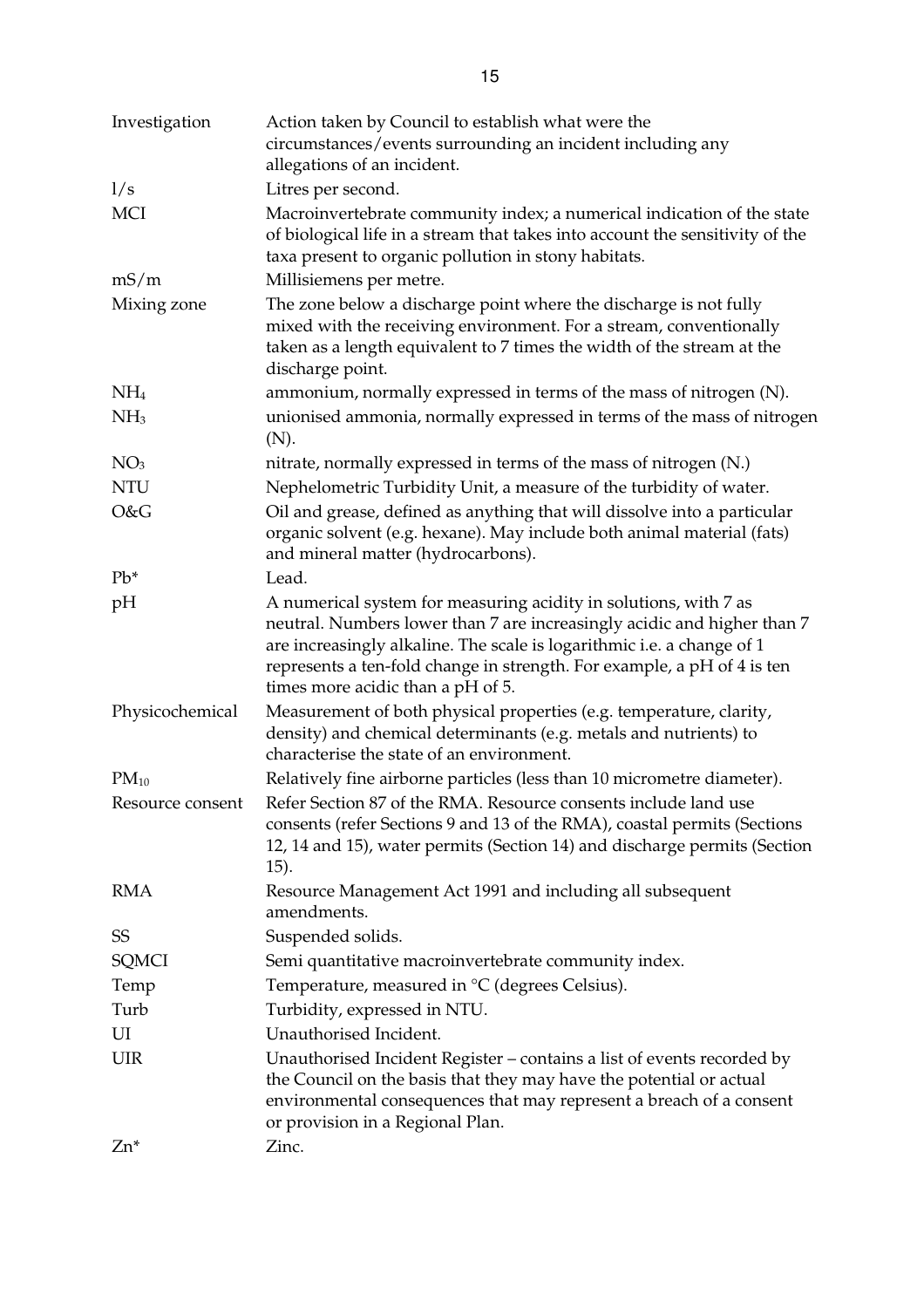\*an abbreviation for a metal or other analyte may be followed by the letters 'As', to denote the amount of metal recoverable in acidic conditions. This is taken as indicating the total amount of metal that might be solubilised under extreme environmental conditions. The abbreviation may alternatively be followed by the letter 'D', denoting the amount of the metal present in dissolved form rather than in particulate or solid form.

For further information on analytical methods, contact the Council's laboratory.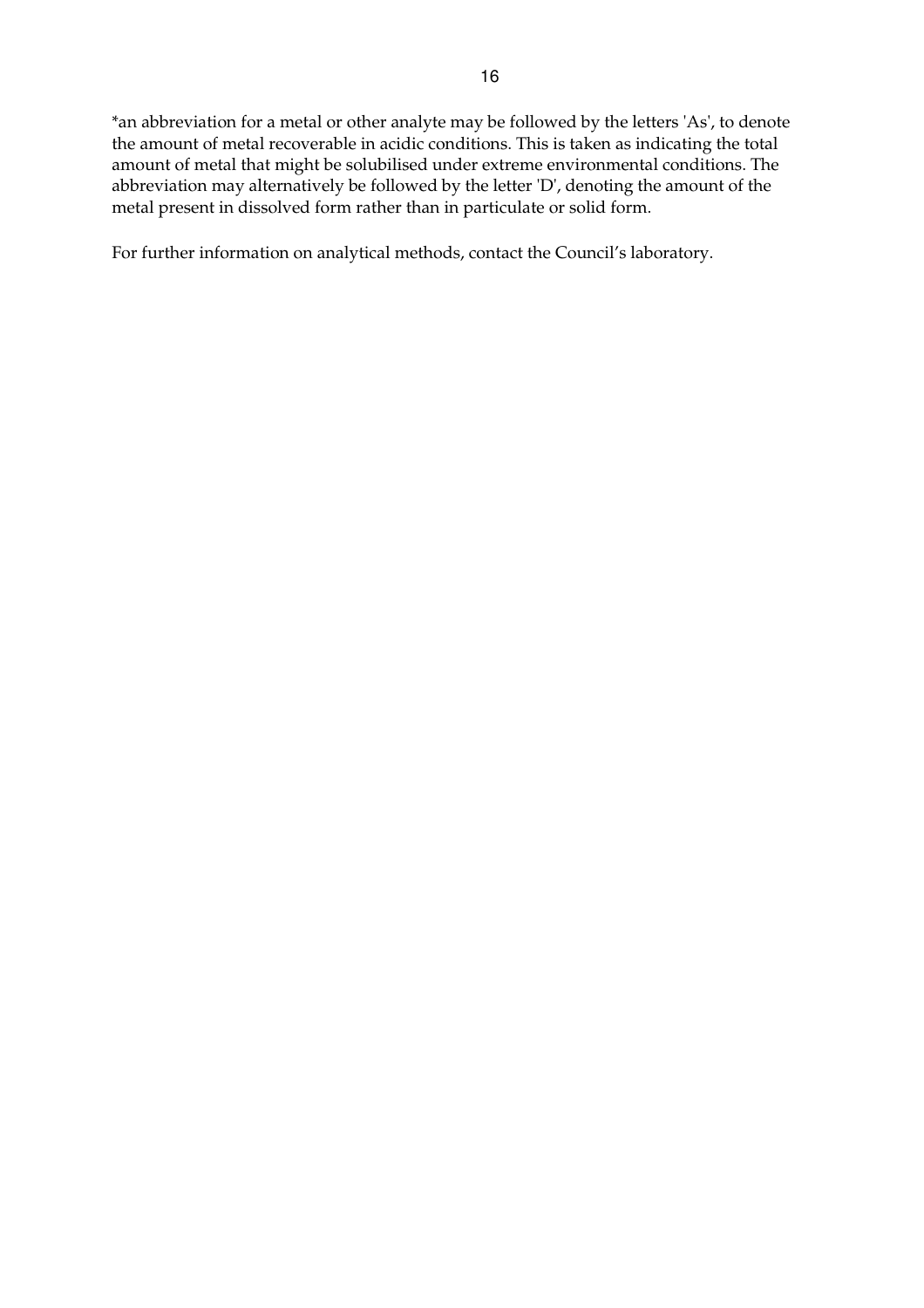# **Bibliography and references**

Taranaki Regional Council, 2009: 'Burgess and Crowley Quarry Monitoring Programme Biennial Report 2009-2011.' Technical Report 2011-93

Taranaki Regional Council, 2009: 'Burgess and Crowley Quarry Monitoring Programme Biennial Report 2007-2009.' Technical Report 09-73

Taranaki Regional Council, 2007: 'Burgess and Crowley Quarry Monitoring Programme Biennial Report 2005-2007.' Technical Report 07-78

Taranaki Regional Council, 2005: 'Burgess and Crowley Quarry Monitoring Programme Biennial Report 2003-2005.' Technical Report 05-33

Taranaki Regional Council, 2003: 'Burgess and Crowley Quarry Monitoring Programme Biennial Report 2001-2003.' Technical Report 03-86

Taranaki Regional Council, 2001: 'Burgess and Crowley Quarry Monitoring Programme Biennial Report 1999-2001.' Technical Report 01-75

1999 Quarries Monitoring Programme Annual Report 1998-1999 Burgess and Crowley Quarry, East Road, Toko. Technical Report 99-43

1998 Quarries Monitoring Programme Annual Report 1997-98 Combined Quarries Limited, Victoria Road Stratford. Technical Report 98-14

1997 Quarries Monitoring Programme Annual Report 1996-97 Combined Quarries Limited, Victoria Road Stratford. Technical Report 97-35

1996 Quarries Monitoring Programme Annual Report 1995-96 Combined Quarries Limited, Victoria Road Stratford. Technical Report 96-15F

Taranaki Regional Council, 1992: Regional Policy Statement Working Paper. Aggregate extraction in Taranaki. TRC Report.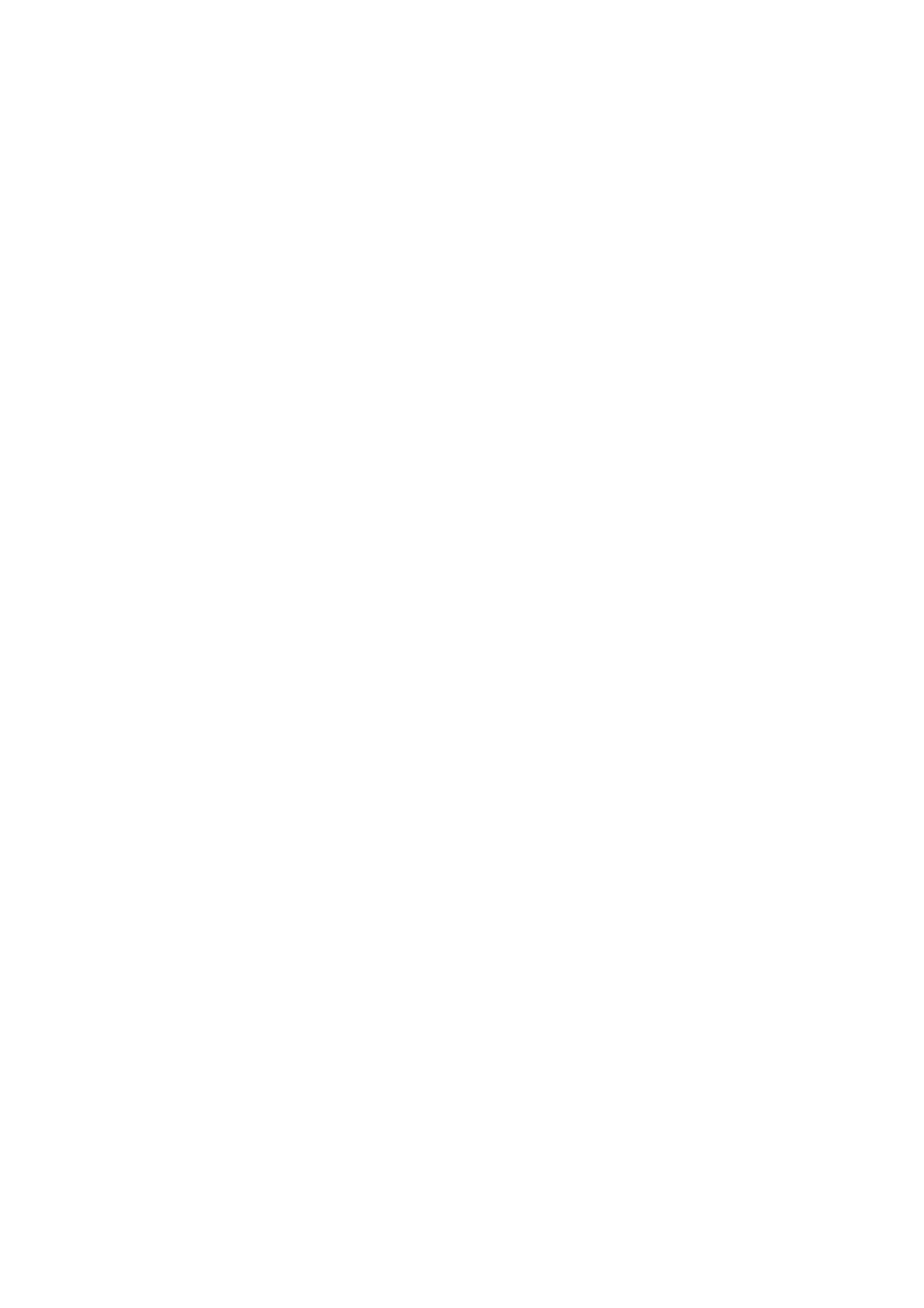**Appendix I** 

**Resource consents held by Burgess & Crowley Limited**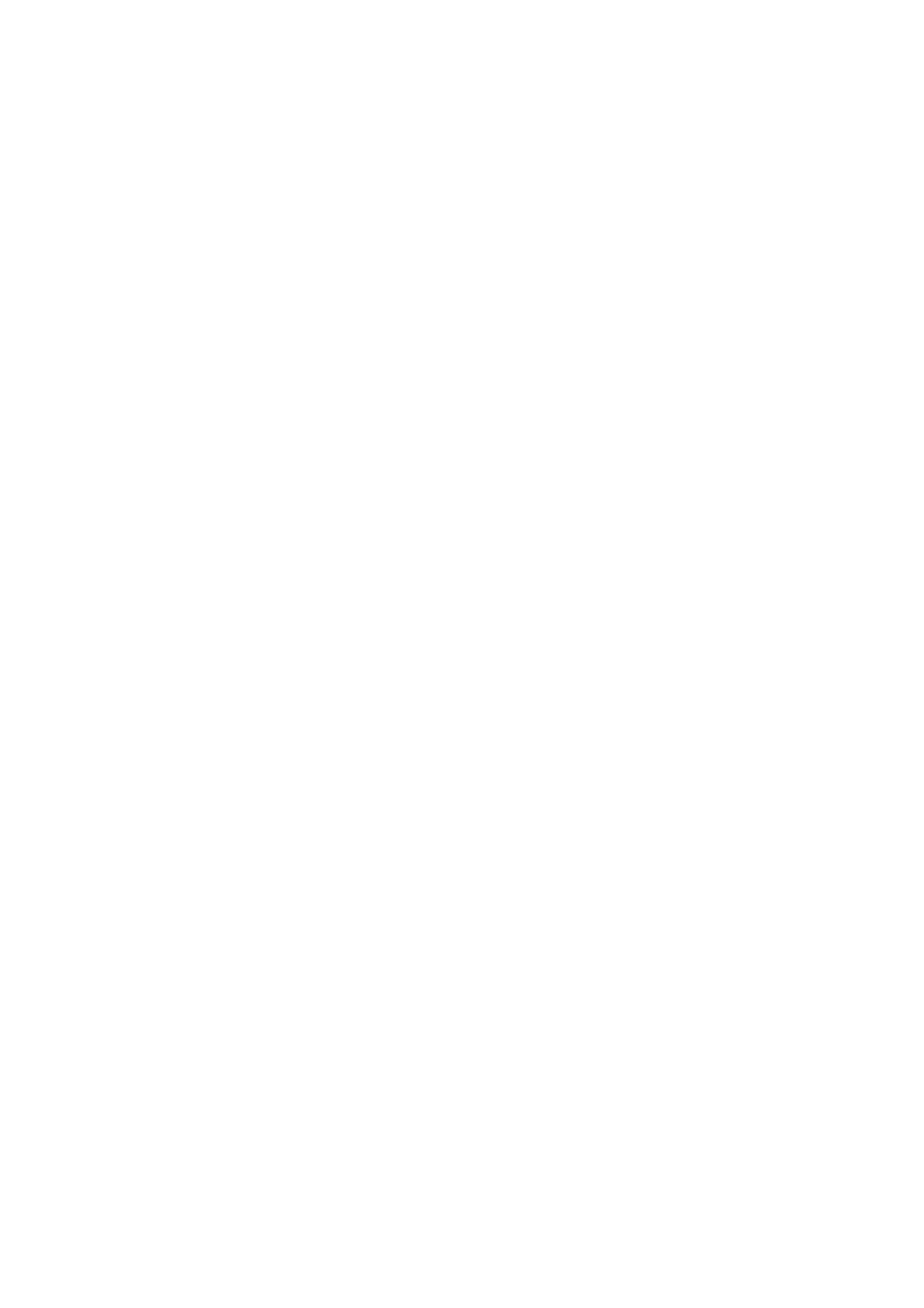

## **Discharge Permit Pursuant to the Resource Management Act 1991** a resource consent is hereby granted by the **Taranaki Regional Council**

CHIEF EXECUTIVE PRIVATE BAG 713 47 CLOTEN ROAD **STRATFORD** NEW ZEALAND PHONE: 06-765 7127 06-765 5097  $FAX:$ www.trc.govt.nz

Please quote our file number on all correspondence

Name of **Consent Holder:** 

OW Burgess & TH Crowley Partnership **[Owen Wayne Burgess & Thomas Harold Crowley]** P O Box 150 INGLEWOOD 4347



30 July 2010

**Review Completed** Date:

30 July 2010

[Granted: 15 December 2004]

# **Conditions of Consent**

To discharge cleanfill onto and into land for quarry **Consent Granted:** reinstatement purposes at or about (NZTM) 1717122E-5643560N

- 1 June 2022 **Expiry Date:**
- June 2010, June 2016 Review Date(s):
- Site Location: East Road, Toko, Stratford
- Pt Lots 9 & 14 DP 141 Blk III Ngaere SD Legal Description:
- Patea Catchment: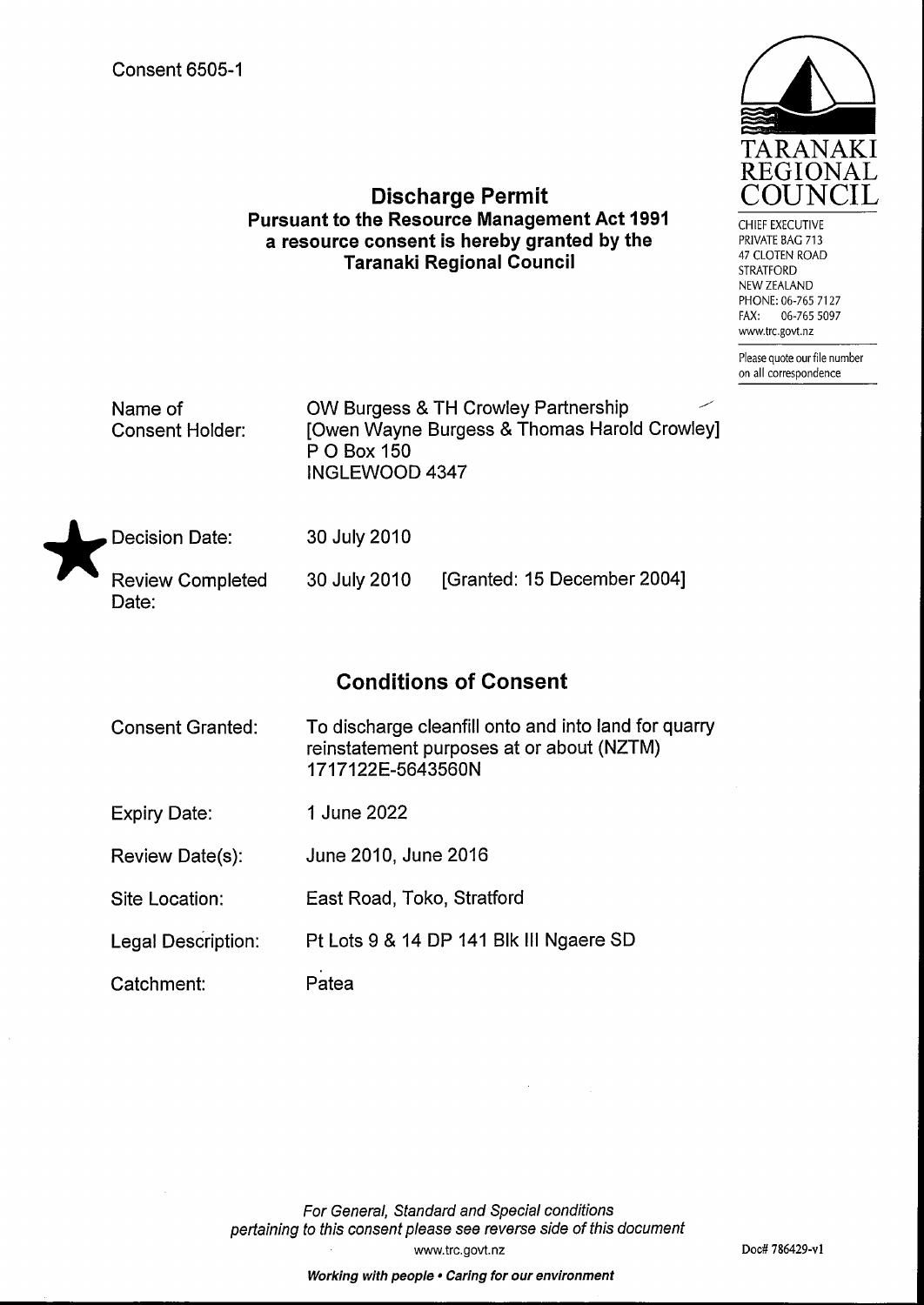## **General conditions**

- On receipt of a requirement from the Chief Executive, Taranaki Regional Council the a. consent holder shall, within the time specified in the requirement, supply the information required relating to the exercise of this consent.
- $\mathbf{b}$ . Unless it is otherwise specified in the conditions of this consent, compliance with any monitoring requirement imposed by this consent must be at the consent holder's own expense.
- $\mathbf{C}$ The consent holder shall pay to the Council all required administrative charges fixed by the Council pursuant to section 36 in relation to:
	- the administration, monitoring and supervision of this consent; and i.
	- ii. charges authorised by regulations.

## **Special conditions**

- $\mathbf{1}$ . The exercise of this consent shall be undertaken in accordance with the documentation submitted in support of application 3439, but subject to the conditions of this consent. In the case of any contradiction between the documentation submitted in support of application 3439 and the conditions of this consent, the conditions of this consent shall prevail.
- $2.$ The contaminants to be discharged shall be limited to cleanfill and/or inert materials. For the purposes of this condition, "clean fill and inert materials" are defined as materials consisting of any concrete, cement or cement wastes, bricks, mortar, tiles [clay, ceramic or concrete], non-tanalised timber, porcelain, glass, gravels, boulders, shingles, fibreglass, plastics, sand, soils and clays, and/or tree stumps and roots, whether singly or in combination or mixture, or any other material [subject to conditions 3 & 5] that when placed onto and into land will not render that land or any vegetation grown on that land toxic to vegetation or animals consuming vegetation.
- 3. The discharge of the following contaminants shall not occur: food wastes, paper and cardboard, grass clippings, garden wastes including but not limited to wastes containing foliage or other vegetation [other than tree stumps and roots as permitted under condition 2], textiles, steel, galvanised metals, construction materials containing paint or fillers or sealers or their containers, oils or greases or any liquids or sludges or their containers, any industrial process by-products other than as permitted under condition 2, any poisons or solvents or their containers, batteries, general domestic refuse not otherwise described, or any wastes with the potential to render land or any vegetation grown on the land toxic to vegetation or to animals consuming such vegetation.
- 4. If the consent holder is uncertain as to the acceptability or not of a certain material the consent holder shall obtain written approval from the Consents Manager, Taranaki Regional Council, prior to its discharge.
- 5. The discharge to land shall not result in any contaminant entering surface water or groundwater.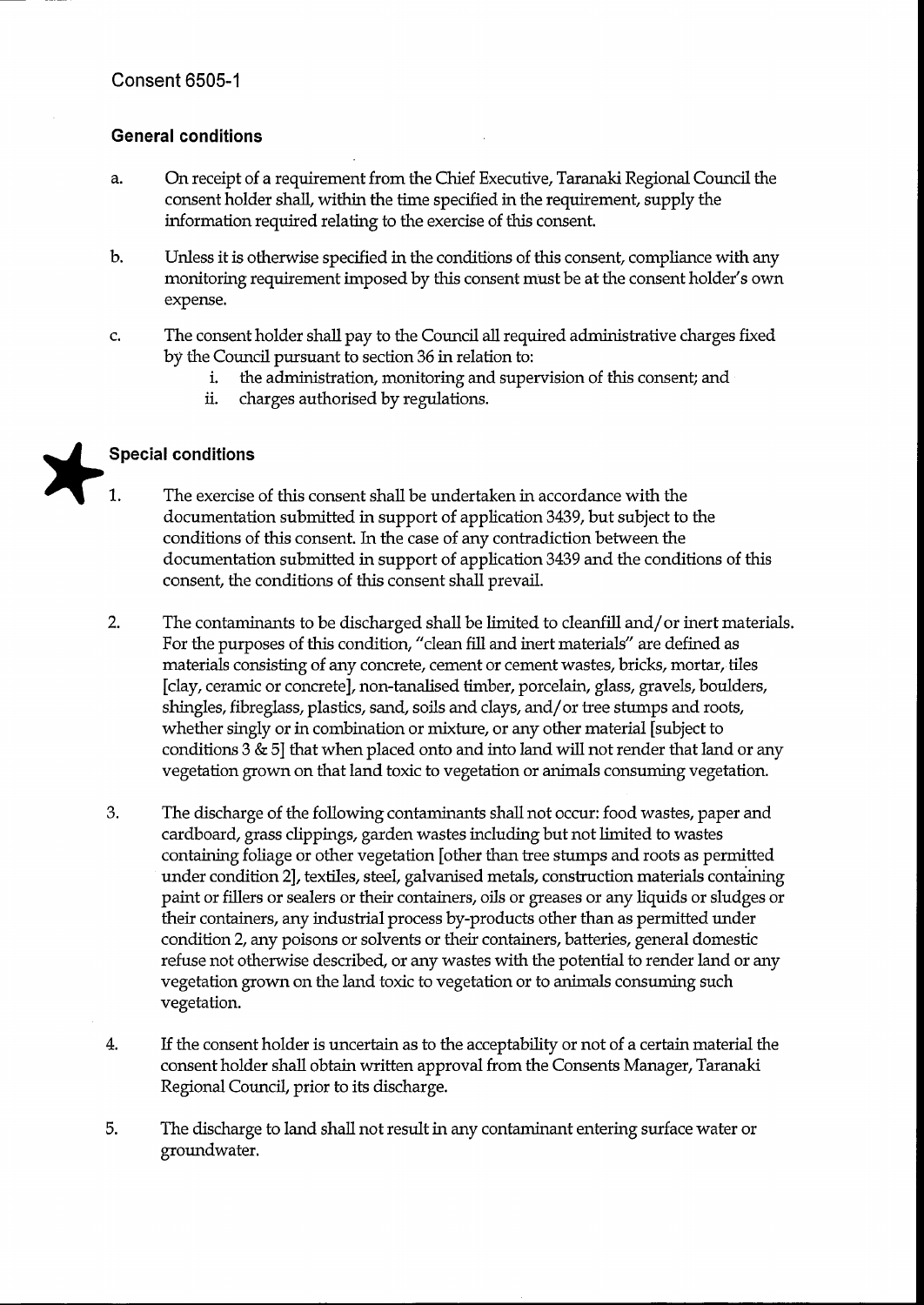- 6. Silt retention structures shall be installed and maintained to the satisfaction of the Chief Executive, Taranaki Regional Council.
- 7. The consent holder shall install and maintain stormwater diversion drains to minimise stormwater movement across, or ponding on the site, to the satisfaction of the Chief Executive, Taranaki Regional Council.
- 8. Within three months of granting of this consent the consent holder shall prepare and maintain a cleanfill management plan to the satisfaction of the Chief Executive, Taranaki Regional Council, and shall adhere to such plan in so far as it concerns the exercise of this consent at all times.
- 9. Notwithstanding any conditions within this consent, the consent holder shall at all times adopt the best practicable option or options [as defined in section 2 of the Resource Management Act 1991] to prevent or minimise any actual or potential effect on the environment arising from any discharge at the site.
- 10. Upon completion of the works associated with the exercise of this consent, the discharge site covered by this consent shall be stabilised and revegetated to the satisfaction of the Chief Executive, Taranaki Regional Council.
- 11. In accordance with section 128 and section 129 of the Resource Management Act 1991, the Taranaki Regional Council may serve notice of its intention to review, amend, delete or add to the conditions of this resource consent by giving notice of review during the month of June 2010 and/or June 2016, for the purpose of ensuring that the conditions are adequate to deal with any adverse effects on the environment arising from the exercise of this resource consent, which were either not foreseen at the time the application was considered or which it was not appropriate to deal with at the time.

Signed at Stratford on 30 July 2010

For and on behalf of Taranaki Regional Council

Director-Resource Management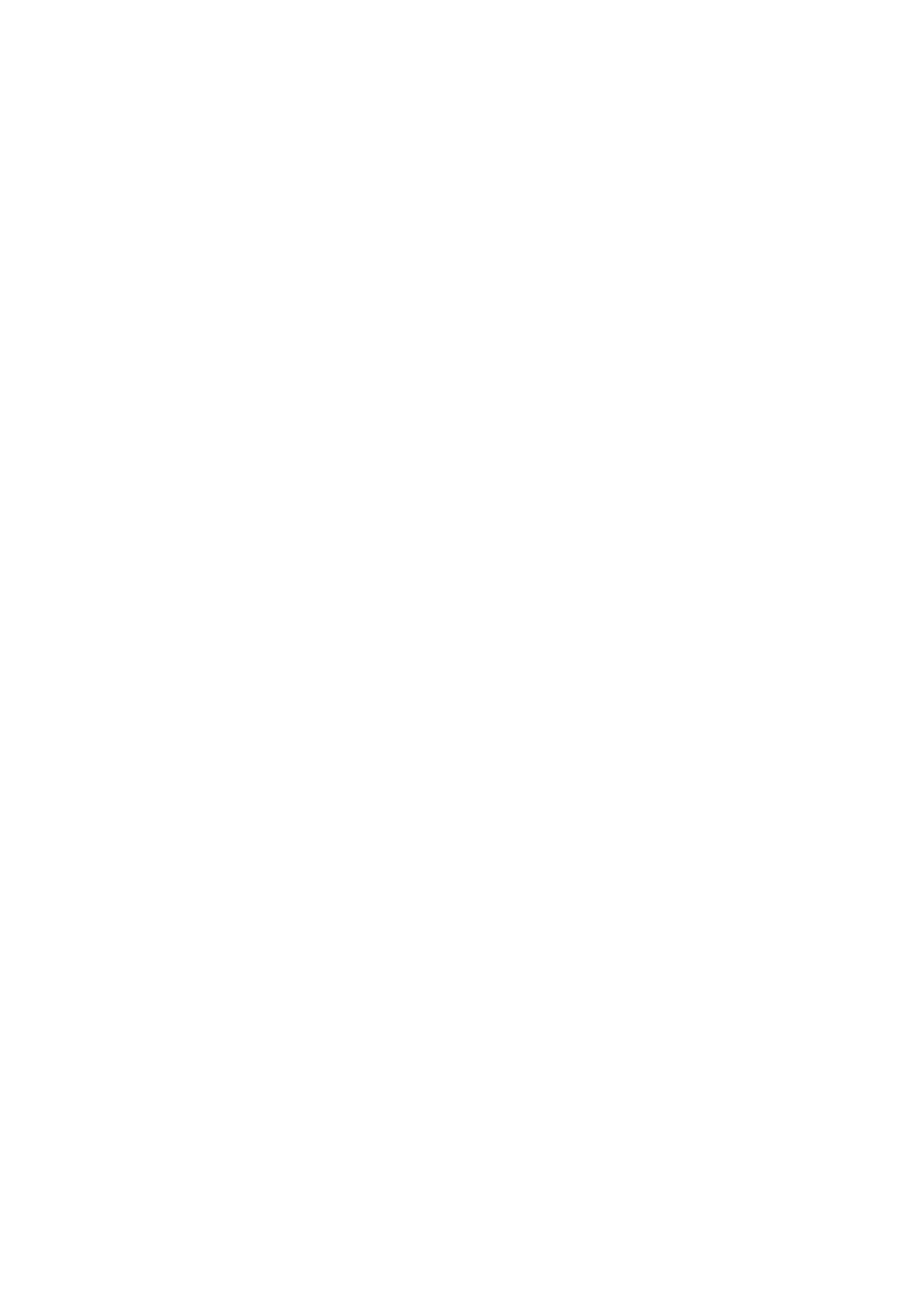

CHIEF EXECUTIVE PRIVATE BAG 713 47 CLOTEN ROAD **STRATFORD** NEW ZEALAND PHONE: 06-765 7127 06-765 5097 FAX: www.trc.govt.nz

Please quote our file number on all correspondence

## **Discharge Permit Pursuant to the Resource Management Act 1991** a resource consent is hereby granted by the **Taranaki Regional Council**

| Name of         | OW Burgess & TH Crowley Partnership          |
|-----------------|----------------------------------------------|
| Consent Holder: | [Owen Wayne Burgess & Thomas Harold Crowley] |
|                 | P O Box 150                                  |
|                 | INGLEWOOD 4347                               |

**Consent Granted** Date:

23 June 2010

# **Conditions of Consent**

- **Consent Granted:** To discharge stormwater and groundwater seepage from quarrying activities into an unnamed tributary of the Patea River at or about (NZTM) 1717123E-5643515N
- **Expiry Date:** 1 June 2028
- Review Date(s): June 2016, June 2022
- Site Location: East Road, Toko, Stratford
- **Legal Description:** Pt Lots 9 & 14 DP 141 Blk III Ngaere SD
- Catchment: Patea

For General, Standard and Special conditions pertaining to this consent please see reverse side of this document

www.trc.govt.nz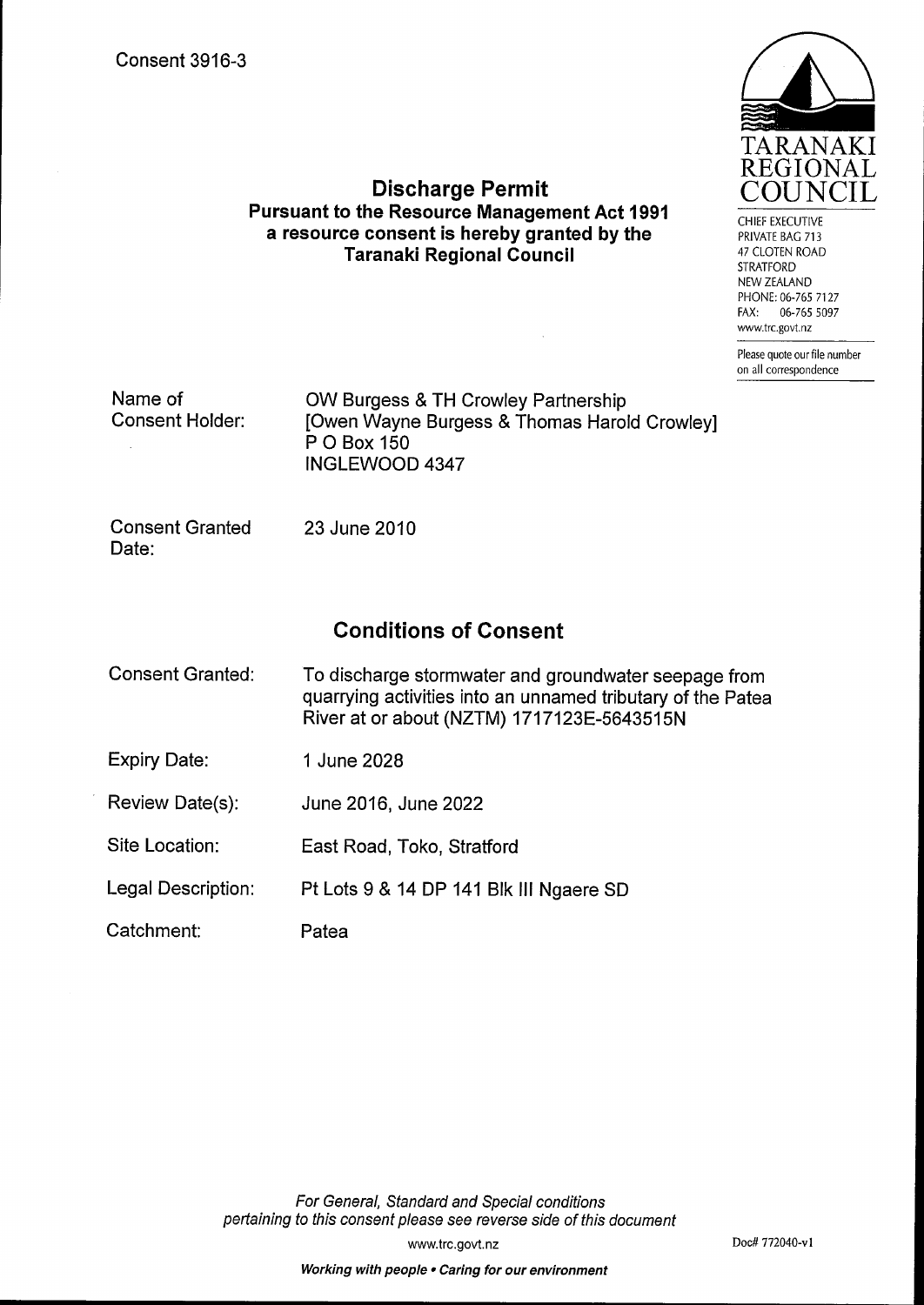## **General condition**

The consent holder shall pay to the Taranaki Regional Council [the Council] all the a. administration, monitoring and supervision costs of this consent, fixed in accordance to section 36 of the Resource Management Act.

## **Special conditions**

- 1. That there shall be no direct discharge of untreated stormwater or groundwater from the quarry site into the unnamed tributary as a result of the exercise of this consent.
- $2.$ All runoff from any unvegetated area shall pass through settlement ponds or sediment traps with a minimum total capacity of;
	- 100 cubic metres for every hectare of exposed soil between 1 November to a) 30 April; and
	- $b)$ 200 cubic metres for every hectare of exposed soil between 1 May to 31 October;

unless other sediment control measures that achieve an equivalent standard are agreed to by the Chief Executive of the Taranaki Regional Council.

- 3. This consent does not authorise discharge from any aggregate-washing.
- $\overline{4}$ . That the active quarry site shall be contoured/bunded so that: all water generated in this area is directed to the silt control structures for treatment prior to discharge; and the flow of uncontaminated stormwater into this area is prevented, as far as is practicable.
- 5. The concentration of Suspended Solids shall not exceed 100 gm<sup>3</sup> in any discharge. This condition shall apply prior to the entry of any discharge into the receiving waters of the unnamed tributary of the Patea River, at the Council's designated sampling point STW002029.
- 6. After allowing for reasonable mixing within a mixing zone extending 10 metres downstream of the discharge point, the discharge shall not give rise to any of the following effects in the receiving waters of the unnamed tributary of the Patea River:
	- the production of any conspicuous oil or grease films, scums or foams, or a) floatable or suspended materials;
	- b) any conspicuous change in the colour or visual clarity;
	- c) any emission of objectionable odour;
	- d) the rendering of fresh water unsuitable for consumption by farm animals;
	- any significant adverse effects on aquatic life.  $e)$
- 7. On cessation of quarrying operations the consent holder shall progressively reinstate the quarry site in a manner which ensures that the area of exposed, unvegetated earth, within the active quarry site is kept to a minimum at all times. This shall be undertaken to the satisfaction of the Chief Executive, Taranaki Regional Council.